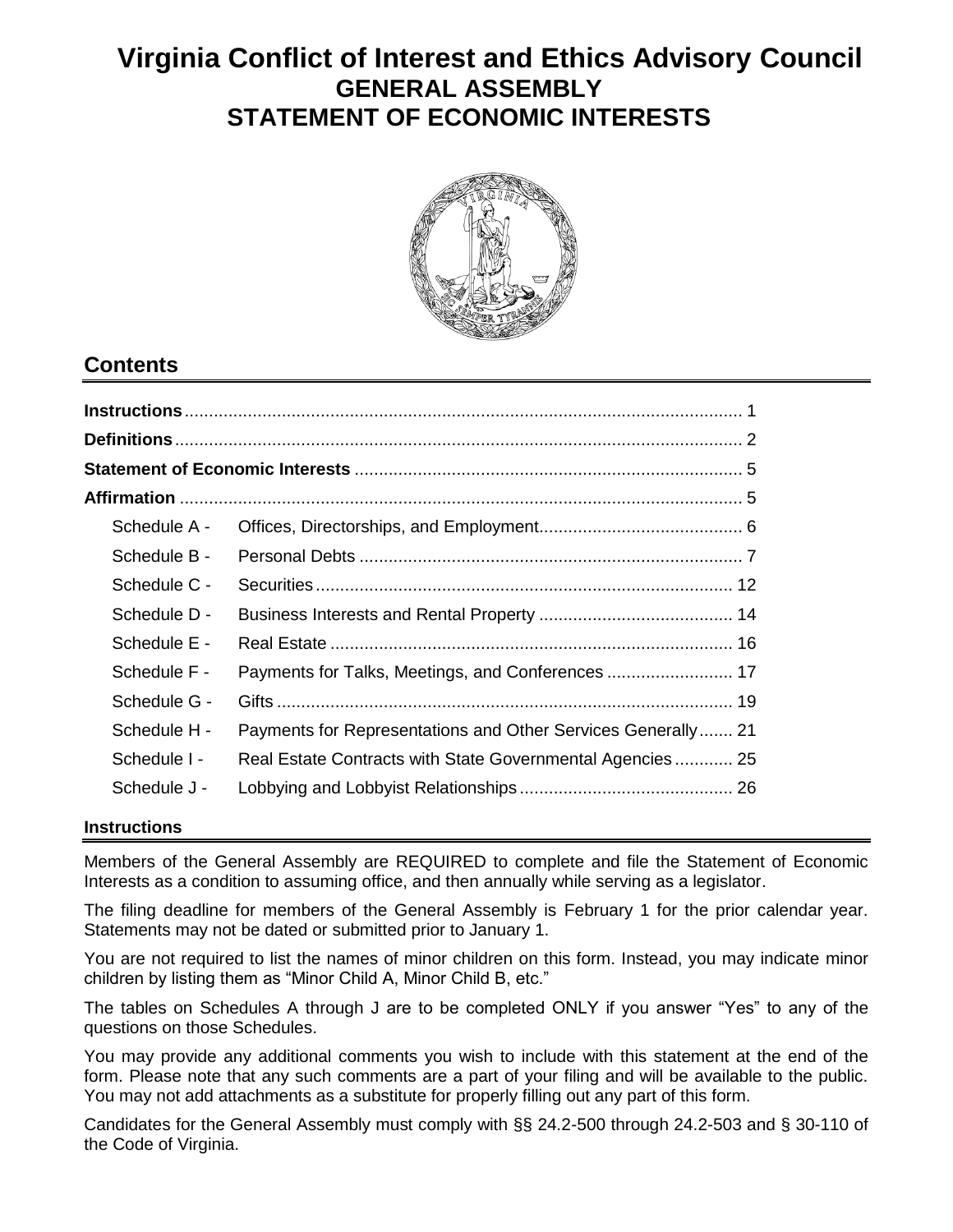#### **DEFINITIONS**

**"ADVISORY AGENCY"** means any board, commission, committee or post which does not exercise any sovereign power or duty, but is appointed by a governmental agency or officer or is created by law for the purpose of making studies or recommendations, or advising or consulting with a governmental agency.

**"BUSINESS"** means a corporation, partnership, sole proprietorship, firm, enterprise, franchise, association, trust or foundation, or any other individual or entity carrying on a business or profession, whether or not for profit.

**"CLOSE FINANCIAL ASSOCIATION"** means an association in which the filer shares significant financial involvement with an individual and the filer would reasonably be expected to be aware of the individual's business activities and would have access to the necessary records either directly or through the individual. "Close financial association" does not mean an association based on (i) the receipt of retirement benefits or deferred compensation from a business by which the legislator is no longer employed, or (ii) the receipt of compensation for work performed by the legislator as an independent contractor of a business that represents an entity before any state governmental agency when the legislator has had no communications with the state governmental agency.

**"CONTINGENT DEBT"** means a debt that is not presently fixed or determined but may become fixed or determined in the future with the occurrence of some certain event.

**"GIFT"** means any gratuity, favor, discount, entertainment, hospitality, loan, forbearance, or other item having monetary value. It includes services as well as gifts of transportation, lodgings and meals, whether provided in-kind, by purchase of a ticket, payment in advance, or reimbursement after the expense has been incurred.

**"GIFT" does not include** (i) any offer of a ticket, coupon, or other admission or pass unless the ticket, coupon, admission, or pass is used; (ii) honorary degrees; (iii) any athletic, merit, or need-based scholarship or any other financial aid awarded by a public or private school, institution of higher education, or other educational program pursuant to such school, institution, or program's financial aid standards and procedures applicable to the general public; (iv) a campaign contribution properly received and reported pursuant to Chapter 9.3 (§ [24.2-945](http://law.lis.virginia.gov/vacode/24.2-945/) et seq.) of Title 24.2; (v) any gift related to the private profession or occupation or volunteer service of a legislator or of a member of his immediate family; (vi) food or beverages consumed while attending an event at which the filer is performing official duties related to his public service; (vii) food and beverages received at or registration or attendance fees waived for any event at which the filer is a featured speaker, presenter, or lecturer; (viii) unsolicited awards of appreciation or recognition in the form of a plaque, trophy, wall memento, or similar item that is given in recognition of public, civic, charitable, or professional service; (ix) a devise or inheritance; (x) travel disclosed pursuant to the Campaign Finance Disclosure Act (§ [24.2-945](http://law.lis.virginia.gov/vacode/24.2-945/) et seq.); (xi) travel paid for or provided by the government of the United States, any of its territories, or any state or any political subdivision of such state; (xii) travel provided to facilitate attendance by a legislator at a regular or special session of the General Assembly, a meeting of a legislative committee or commission, or a national conference where attendance is approved by the House Committee on Rules or its Chairman or the Senate Committee on Rules or its Chairman; (xiii) travel related to an official meeting of, or any meal provided for attendance at such meeting by, the Commonwealth, its political subdivisions, or any board, commission, authority, or other entity, or any charitable organization established pursuant to § 501(c)(3) of the Internal Revenue Code affiliated with such entity, to which such person has been appointed or elected or is a member by virtue of his office or employment; (xiv) gifts with a value of less than \$20; (xv) attendance at a reception or similar function where food, such as hors d'oeuvres, and beverages that can be conveniently consumed by a person while standing or walking are offered; or (xvi) gifts from relatives or personal friends.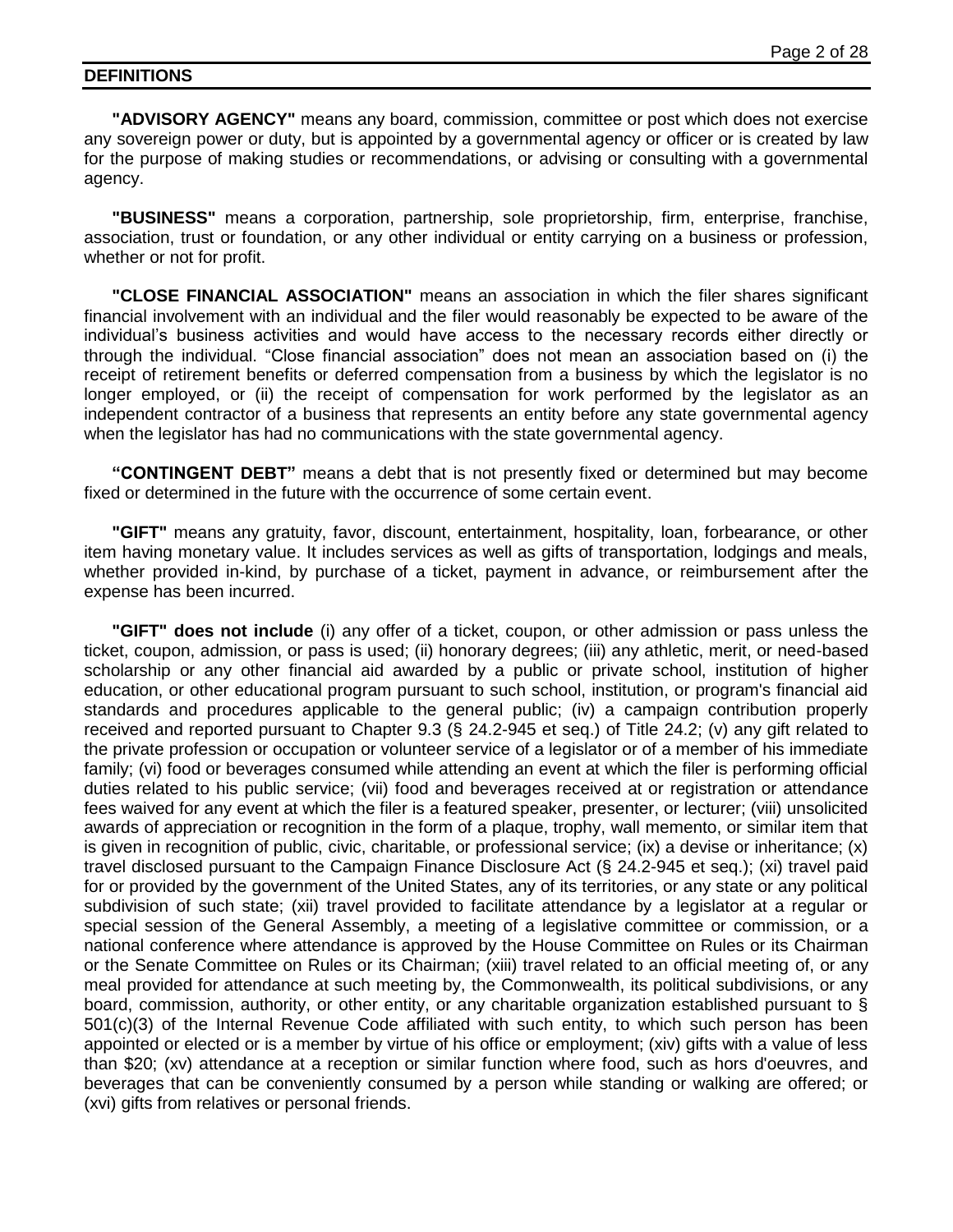#### **DEFINITIONS**

"**GOVERNMENTAL AGENCY**" means each component part of the legislative, executive or judicial branches of state and local government, including each office, department, authority, post, commission, committee, and each institution or board created by law to exercise some regulatory or sovereign power or duty as distinguished from purely advisory powers or duties.

**"IMMEDIATE FAMILY"** means (i) a spouse and (ii) any other person who resides in the same household as the legislator and who is a dependent of the legislator.

#### "**LOBBYING**" means:

1. Influencing or attempting to influence executive or legislative action through oral or written communication with an executive or legislative official; or

2. Solicitation of others to influence an executive or legislative official.

#### "**LOBBYING**" does not mean:

1. Requests for appointments, information on the status of pending executive and legislative actions, or other ministerial contacts if there is no attempt to influence executive or legislative actions;

2. Responses to published notices soliciting public comment submitted to the public official designated in the notice to receive the responses;

3. The solicitation of an association by its members to influence legislative or executive action; or

4. Communications between an association and its members and communications between a principal and its lobbyists.

#### "**LOBBYIST**" means:

1. An individual who is employed and receives payments, or who contracts for economic consideration, including reimbursement for reasonable travel and living expenses, for the purpose of lobbying; 2. An individual who represents an organization, association, or other group for the purpose of lobbying; or

3. A local government employee who lobbies.

**"LOBBYIST RELATIONSHIP"** means the employment or engagement, whether gratuitous or for compensation, of any person as a lobbyist by (i) a member or member-elect or a member of his immediate family or (ii) a business in which a member or member-elect or a member of his immediate family has an ownership interest that exceeds three percent of the total equity in the business, provided such person was registered as a lobbyist with the Secretary of the Commonwealth during the prior calendar year.

**"PERSONAL FRIEND"** does not include any person that the filer knows or has reason to know is (a) a lobbyist registered pursuant to Article 3 (§ [2.2-418](http://leg1.state.va.us/cgi-bin/legp504.exe?000+cod+2.2-418) et seq.) of Chapter 4 of Title 2.2; or (b) a lobbyist's principal as defined in § [2.2-419.](http://leg1.state.va.us/cgi-bin/legp504.exe?000+cod+2.2-419)

**"RELATIVE"** means, for the purposes of the definition of "gift," the donee's spouse, child, uncle, aunt, niece, nephew, or first cousin; a person to whom the donee is engaged to be married; the donee's or his spouse's parent, grandparent, grandchild, brother, sister, step-parent, step-grandparent, stepgrandchild, step-brother, or step-sister; or the donee's brother's or sister's spouse or the donee's sonin-law or daughter-in-law.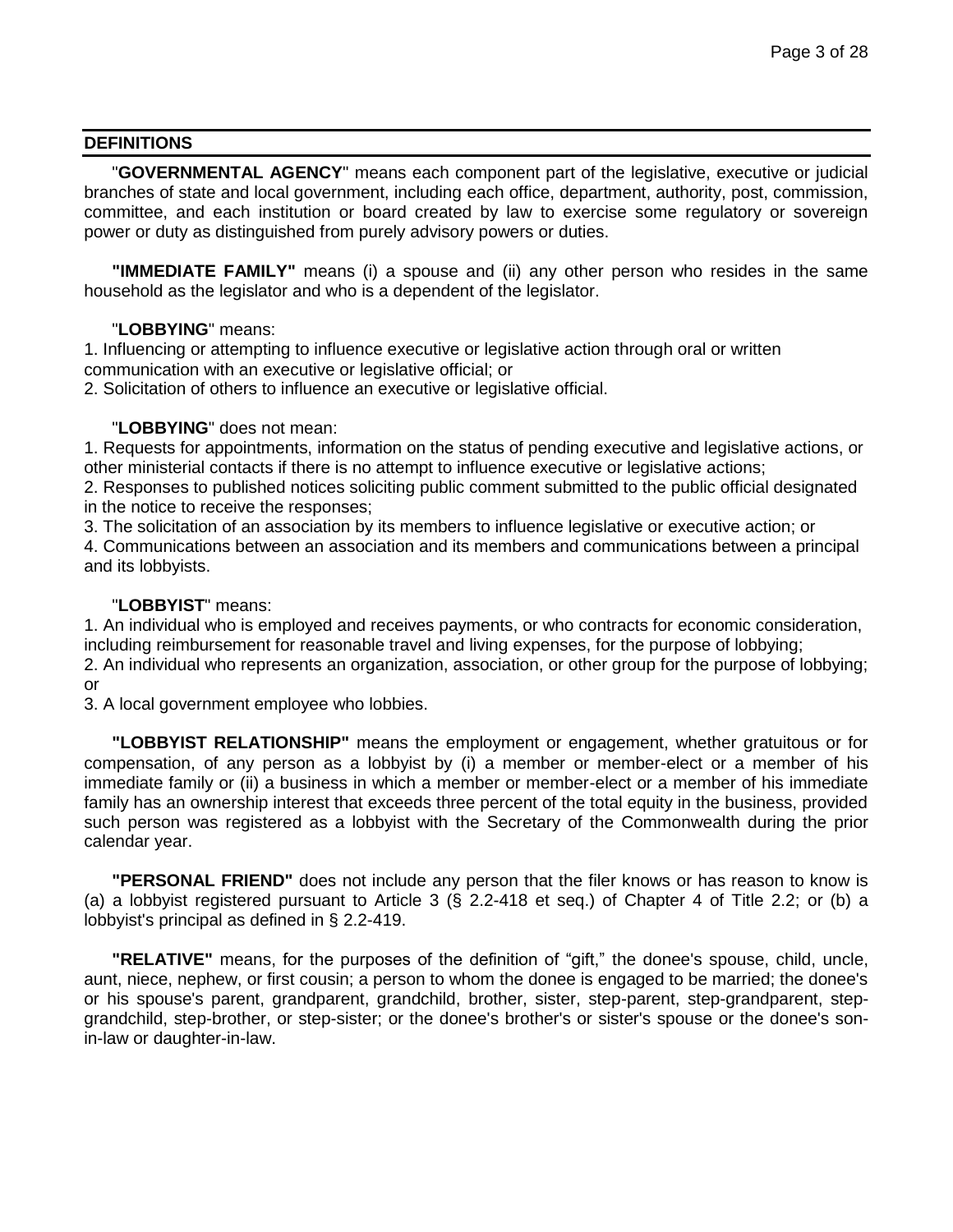#### **DEFINITIONS**

**"TRUST"** If you or a member of your immediate family, separately or together, are the only beneficiaries of a trust, treat the trust's assets as if you own them directly. For purposes of this definition, "beneficiary" means a person with a vested present or future beneficial interest in a trust but does not include a person with a contingent beneficial interest in a trust.

If you or your immediate family has a proportional interest in a trust, treat that proportion of the trust's assets as if you own them directly. For example, if you and your immediate family have a onethird interest in a trust, complete your Statement as if you own one-third of each of the trust's assets.

If you or a member of your immediate family created a trust and can revoke it without the beneficiaries' consent, treat its assets as if you own them directly.

HOWEVER, if you or a member of your immediate family is the beneficiary of a trust that can be revoked without the beneficiaries' consent, do not treat the trust's assets as if you own them.

"**WIDELY ATTENDED EVENT**" means an event at which at least 25 persons have been invited to attend or there is a reasonable expectation that at least 25 persons will attend the event and the event is open to individuals (i) who are members of a public, civic, charitable, or professional organization, ((ii) who are from a particular industry or profession, or (iii) who represent persons interested in a particular issue.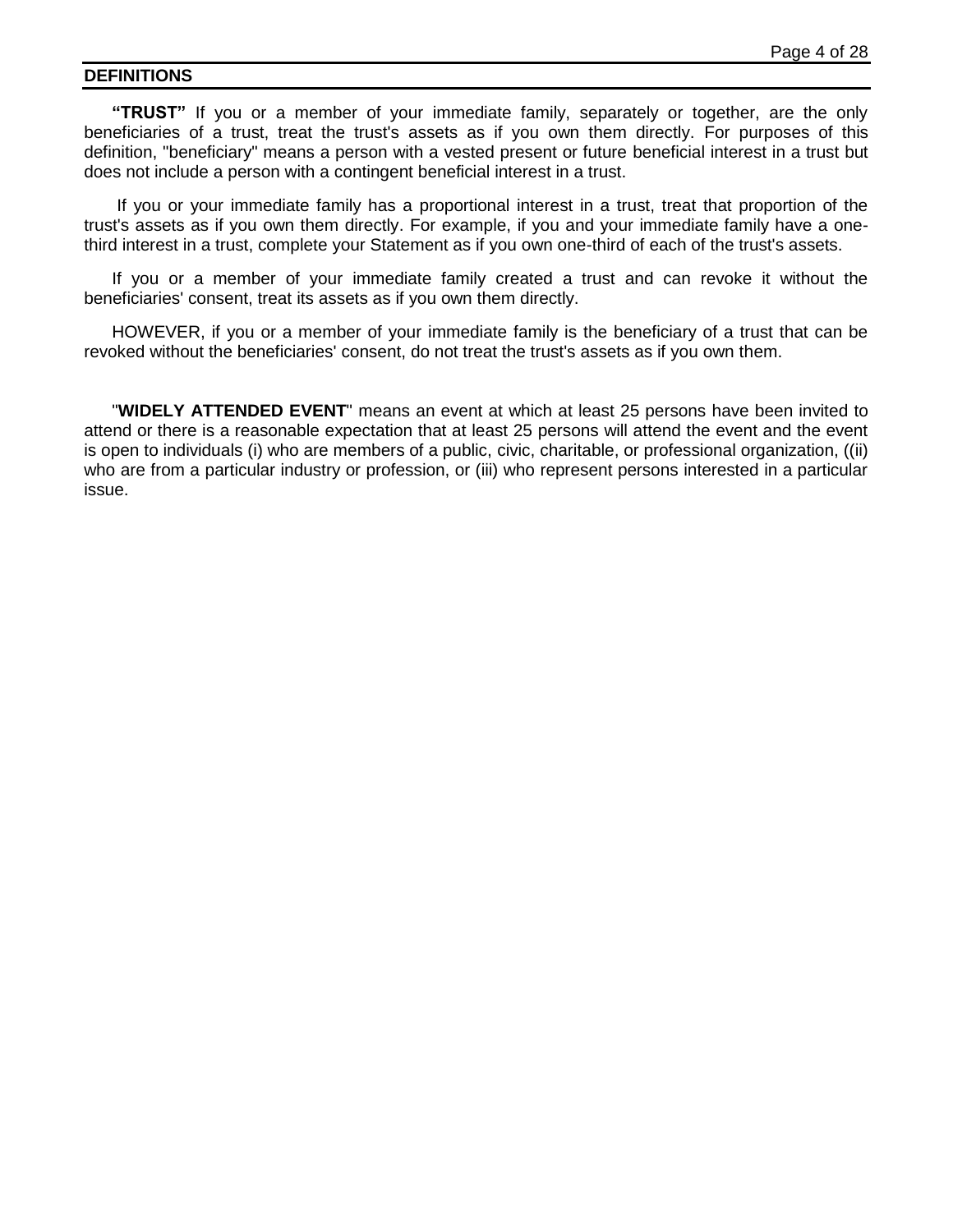# **Virginia Conflict of Interest and Ethics Advisory Council GENERAL ASSEMBLY STATEMENT OF ECONOMIC INTERESTS**

NAME:

| <b>OFFICE</b><br><b>HELD OR SOUGHT:</b>                 |               | <b>HOUSE OF DELEGATES</b><br><b>SENATE</b> |            |  | <b>DISTRICT</b><br>NO. | ARE YOU FILING THIS<br><b>FORM AS A CANDIDATE</b><br><b>FOR ELECTION</b><br>TO THIS OFFICE?<br><b>YES</b> |  | NO.         |
|---------------------------------------------------------|---------------|--------------------------------------------|------------|--|------------------------|-----------------------------------------------------------------------------------------------------------|--|-------------|
|                                                         | <b>STREET</b> |                                            |            |  |                        |                                                                                                           |  |             |
| <b>BUSINESS</b>                                         |               |                                            |            |  | TELEPHONE:             |                                                                                                           |  |             |
| ADDRESS:                                                | <b>CITY</b>   | <b>STATE</b>                               | <b>ZIP</b> |  |                        | <b>OFFICE</b>                                                                                             |  | <b>HOME</b> |
|                                                         |               |                                            |            |  |                        |                                                                                                           |  |             |
| <b>EMAIL ADDRESS:</b>                                   |               |                                            |            |  |                        |                                                                                                           |  |             |
| FIRST AND LAST NAMES OF MEMBERS<br>OF IMMEDIATE FAMILY: |               |                                            |            |  |                        |                                                                                                           |  |             |
|                                                         |               |                                            |            |  |                        |                                                                                                           |  |             |

I certify that I completed ethics training as required by § 30-129.1. [ ] YES [ ] NO

Pursuant to § 30-129.1, although there is no penalty for your failure to attend the full or refresher orientation session, attendance is mandatory under the Code and you must disclose your attendance on this form.

#### **This Statement of Economic Interests will be available to the public via the searchable database on the Virginia Conflict of Interest and Ethics Advisory Council website, as required by § 30-356.**

**REPORT TO THE BEST OF INFORMATION AND BELIEF** Information required on this Statement must be provided on the basis of the best knowledge, information, and belief of the individual filing the Statement as of the date of this report.

#### **AFFIRMATION**

In accordance with the rules of the house in which I [shall] serve, if I receive a request that this disclosure statement be corrected, augmented, or revised in any respect, I hereby pledge that I shall respond promptly to the request. I understand that if a determination is made that the statement is insufficient, I will satisfy such request or be subjected to disciplinary action of my house.

I swear or affirm that the information provided on this statement is full, true, and correct to the best of my knowledge.

Signature of Member/Member-elect/Candidate

Date

Any legislator who knowingly and intentionally makes a false statement of a material fact on the Statement of Economic Interests is guilty of a Class 5 felony and shall be subject to disciplinary action for such violations by the house in which the legislator sits.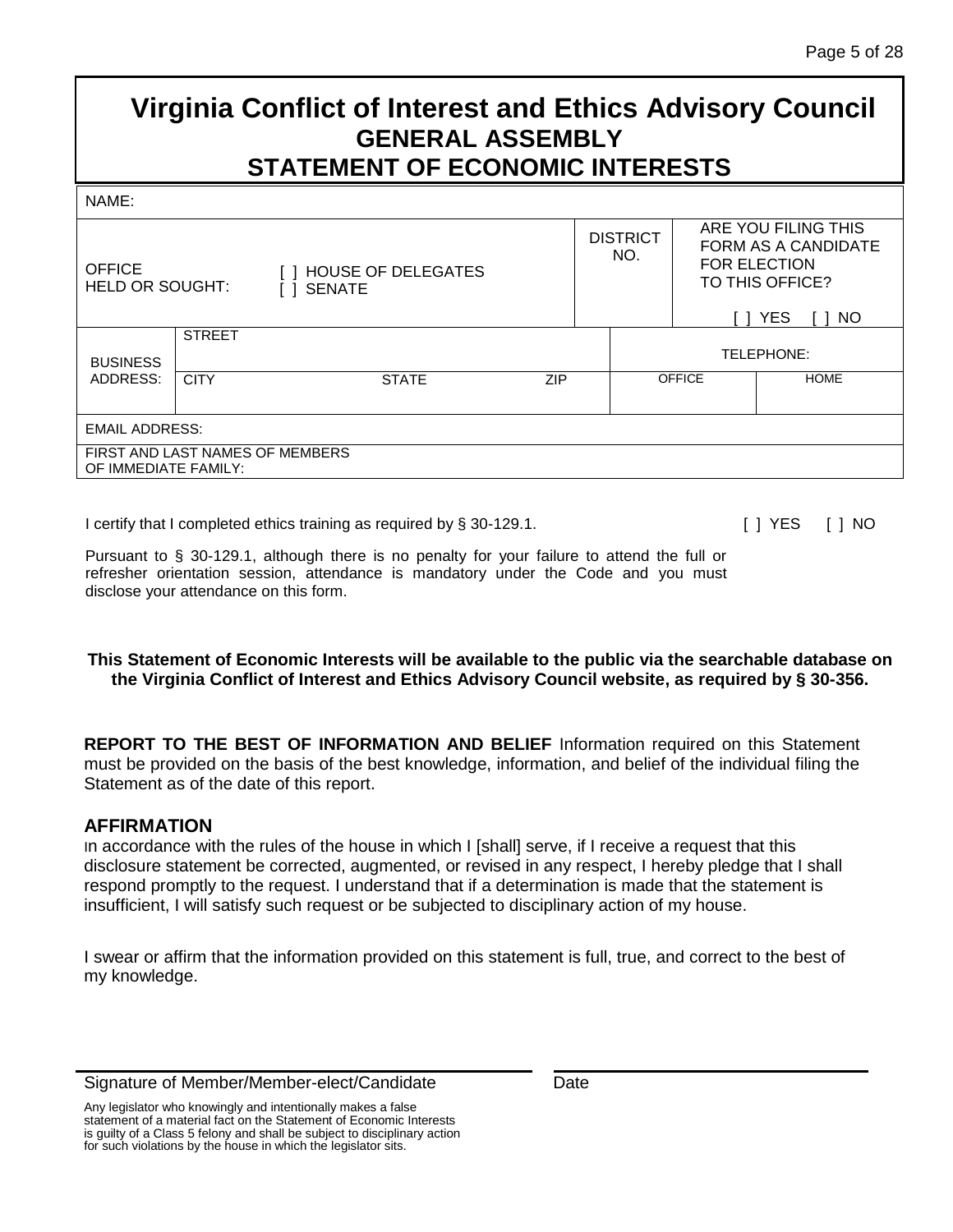## **SCHEDULE A OFFICES, DIRECTORSHIPS, AND EMPLOYMENT**

### **NAME:**

## **QUESTIONS:**

1. Do you or a member of your immediate family receive remuneration, benefits, or compensation for service as an officer or director of a business?

#### Yes [ ] No [ ] *If yes, complete the table for each such business.*

2. Do you or a member of your immediate family receive salary or wages in excess of \$5,000 annually from any employer? DO NOT INCLUDE salary received as a member of the General Assembly pursuant to § 30-19.11.

Yes [ ] No [ ] *If yes, complete the table for each such employer.*

## **INSTRUCTIONS:**

Disclose each:

- Business of which you or a member of your immediate family is an officer or director and receives remuneration, benefits, or compensation for service as an officer or director
- Employer paying you or a member of your immediate family salary or wages in excess of \$5,000 annually

| <b>NAME OF BUSINESS</b><br><b>OR</b> | <b>LOCATION OF BUSINESS</b><br><b>OR EMPLOYER</b> | <b>POSITION</b><br><b>HELD</b> | <b>BY WHOM</b> |                                         | <b>Check whether Office or Directorship</b><br><b>OR Employment</b> |
|--------------------------------------|---------------------------------------------------|--------------------------------|----------------|-----------------------------------------|---------------------------------------------------------------------|
| <b>EMPLOYER</b>                      | (CITY OR COUNTY, AND<br>STATE)                    |                                |                | <b>OFFICE OR</b><br><b>DIRECTORSHIP</b> | <b>EMPLOYMENT</b>                                                   |
|                                      |                                                   |                                |                |                                         |                                                                     |
|                                      |                                                   |                                |                |                                         |                                                                     |
|                                      |                                                   |                                |                |                                         |                                                                     |
|                                      |                                                   |                                |                |                                         |                                                                     |
|                                      |                                                   |                                |                |                                         |                                                                     |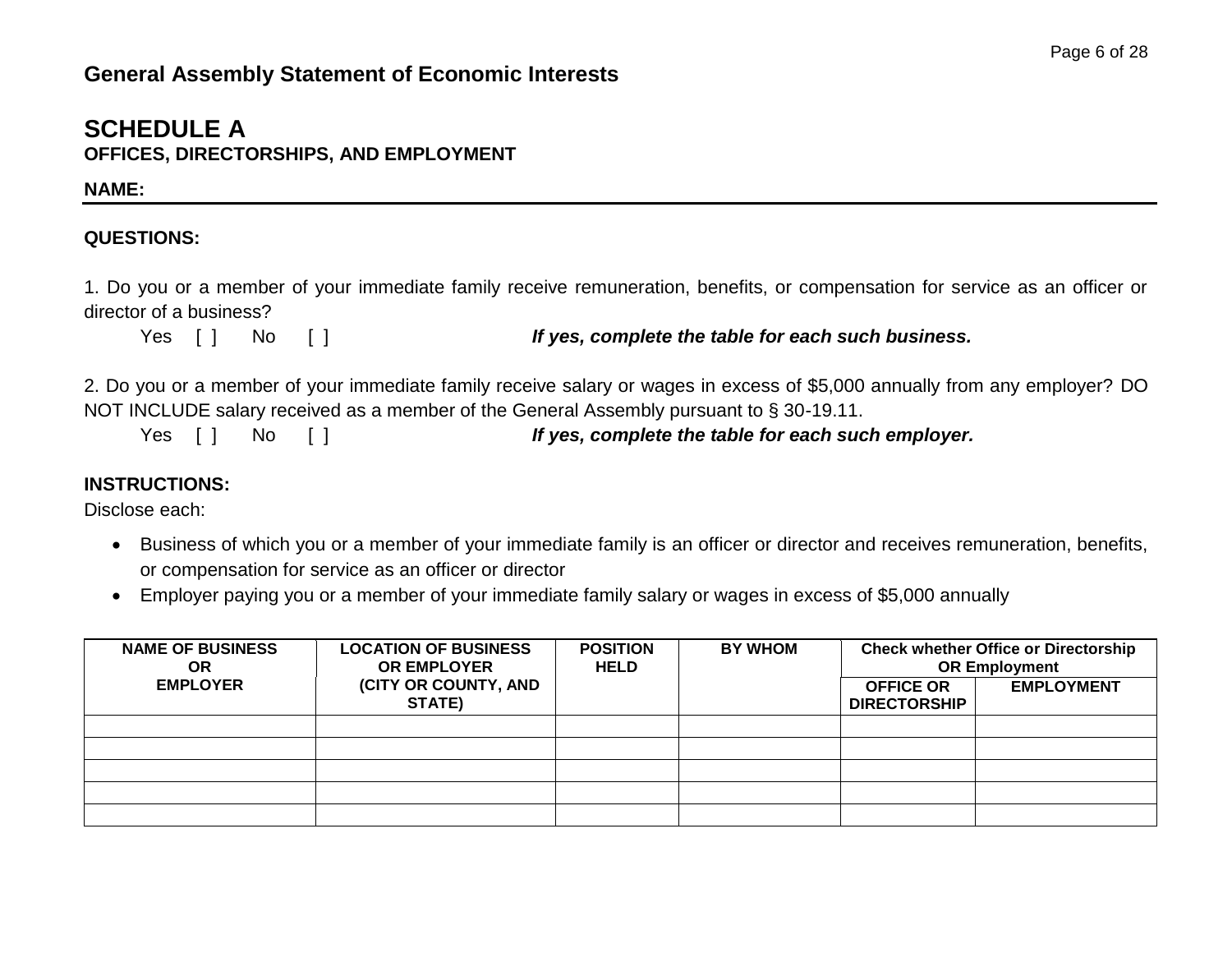### **NAME:**

### **QUESTIONS:**

1. Do you owe more than \$5,000 to any one creditor, including any contingent debt to any one creditor?

DO NOT INCLUDE any debt owed to any government or any loan secured by a recorded lien on property if such lien is at least equal to the value of the loan.

Yes [ ] No [ ] *If yes, complete Table(s) 1A, 1B, and/or 1C*

2. Does a member of your immediate family owe more than \$5,000 to any one creditor, including any contingent debt to any one creditor?

DO NOT INCLUDE any debt owed to any government or any loan secured by a recorded lien on property if such lien is at least equal to the value of the loan.

Yes [ ] No [ ] *If yes, complete Table(s) 2A, 2B, and/or 2C*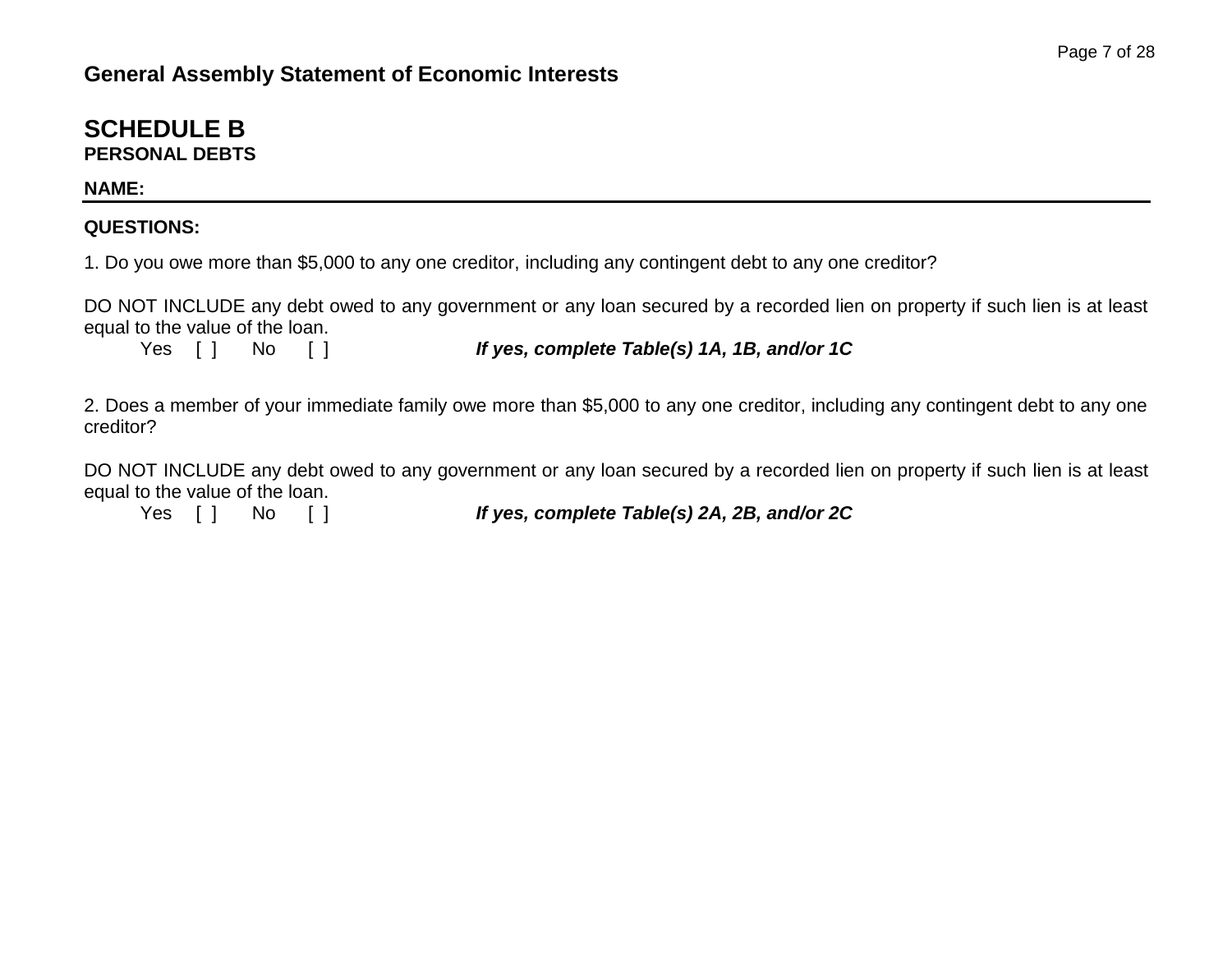#### **NAME:**

## **TABLES 1A, 1B, and 1C**

### **INSTRUCTIONS:**

Disclose personal debts, including contingent debts, owed by you to each category of creditor by checking the appropriate category listed in TABLE 1A. To calculate the amount of personal debt to disclose for each category of creditor, include all debts owed to creditors within each category, but DO NOT INCLUDE any debt owed to any one creditor in an amount of \$5,000 or less.

If you owe a personal debt to a business creditor that is not included in any category of creditor listed in TABLE 1A, disclose such debt in TABLE 1B. List the name of the business creditor and its principal business activity.

If you owe a personal debt to an individual creditor, disclose such debt in TABLE 1C. Identify the name of the individual creditor and his principal business or occupation.

If you owe a personal debt jointly with another person who is not a member of your immediate family, disclose only your share of the debt.

If you owe a personal debt jointly with a member of your immediate family, disclose any such debt in TABLE 1A, 1B, or 1C, as appropriate, as if you are solely liable for the total amount of the debt, and DO NOT DISCLOSE such debt in TABLE 2A, 2B, or 2C.

### DO NOT REPORT:

- Any debt owed to any one creditor in an amount of \$5,000 or less
- Any debt owed to any government, including student loans held by the United States federal government
- Any loan secured by a recorded lien on property if such lien is at least equal to the value of the loan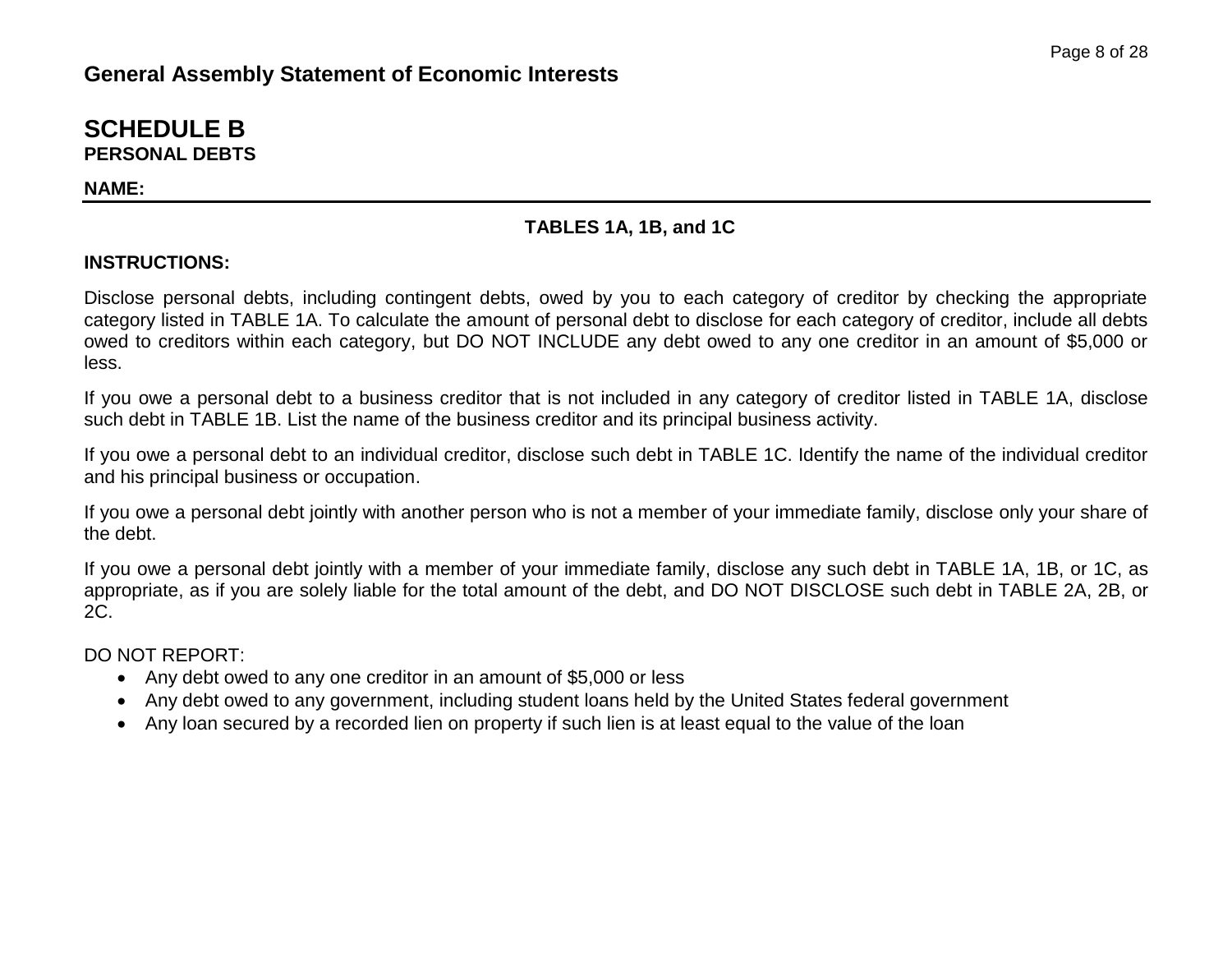#### **NAME:**

My personal debts are as follows: **Table 1A. Creditor categories:**

| <b>CHECK APPROPRIATE CATEGORIES</b>                  | <b>AMOUNT OF PERSONAL DEBT</b><br>(check one) |                              |  |
|------------------------------------------------------|-----------------------------------------------|------------------------------|--|
|                                                      | $$5,001$ to<br>\$50,000                       | <b>MORE THAN</b><br>\$50,000 |  |
| Banks, credit unions, and other savings institutions |                                               |                              |  |
| Other loan or finance companies                      |                                               |                              |  |
| Issuers of credit cards                              |                                               |                              |  |
| Insurance companies                                  |                                               |                              |  |
| Stock, commodity, or other brokerage companies       |                                               |                              |  |
| Private educational institutes                       |                                               |                              |  |

#### **Table 1B. Other business creditors:**

| <b>NAME OF CREDITOR</b> | <b>CREDITOR'S PRINCIPAL BUSINESS ACTIVITY</b> | <b>AMOUNT OF PERSONAL DEBT</b><br>(check one) |                              |  |
|-------------------------|-----------------------------------------------|-----------------------------------------------|------------------------------|--|
|                         |                                               | $$5,001$ to<br>\$50,000                       | <b>MORE THAN</b><br>\$50,000 |  |
|                         |                                               |                                               |                              |  |
|                         |                                               |                                               |                              |  |
|                         |                                               |                                               |                              |  |

#### **Table 1C. Individual Creditors:**

| NAME OF CREDITOR | <b>CREDITOR'S PRINCIPAL BUSINESS OR</b><br><b>OCCUPATION</b> | <b>AMOUNT OF PERSONAL DEBT</b><br>(check one) |                              |  |
|------------------|--------------------------------------------------------------|-----------------------------------------------|------------------------------|--|
|                  |                                                              | $$5,001$ to<br>\$50,000                       | <b>MORE THAN</b><br>\$50,000 |  |
|                  |                                                              |                                               |                              |  |
|                  |                                                              |                                               |                              |  |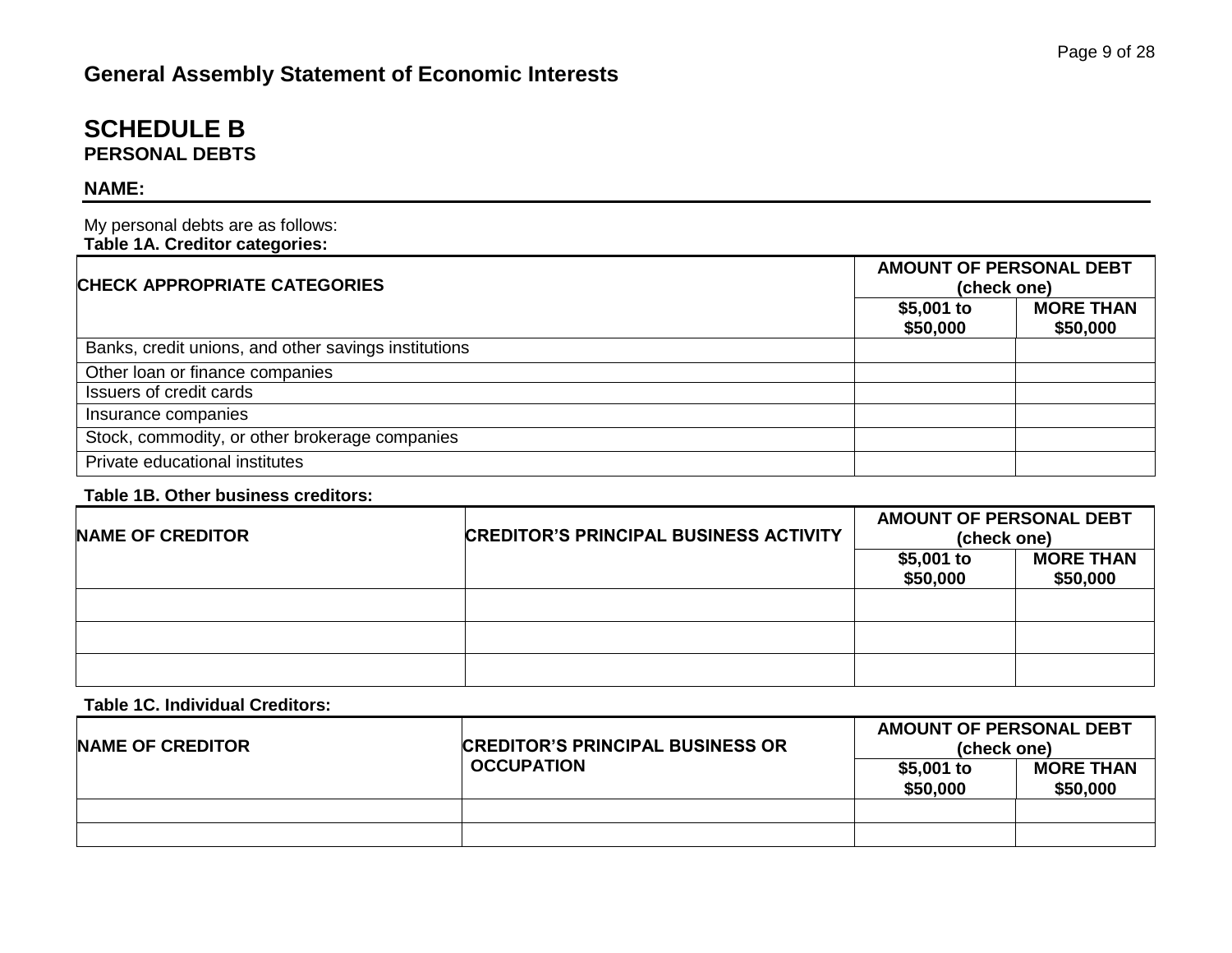#### **NAME:**

### **TABLES 2A, 2B, and 2C**

### **INSTRUCTIONS:**

Disclose personal debts, including contingent debts, owed by a member of your immediate family to each category of creditor by checking the appropriate category listed in TABLE 2A. To calculate the amount of personal debt to disclose for each category of creditor, include all debts owed to creditors within each category, but DO NOT INCLUDE any debt owed to any one creditor in an amount of \$5,000 or less.

If a member of your immediate family owes a personal debt to a business creditor that is not included in any category of creditor listed in TABLE 2A, disclose such debt in TABLE 2B. List the name of the business creditor and its principal business activity.

If a member of your immediate family owes a personal debt to an individual creditor, disclose such debt in TABLE 2C. Identify the name of the individual creditor and his principal business or occupation.

If a member of your immediate family owes a personal debt jointly with another person not yourself who is not a member of your immediate family, disclose only his share of the debt.

If you owe a personal debt jointly with a member of your immediate family, report any such debt in TABLE 1A, 1B, or 1C, as appropriate, as if you are solely liable for the total amount of the debt, and DO NOT DISCLOSE such debt in TABLE 2A, 2B, or 2C.

## DO NOT REPORT:

- Any debt owed to any one creditor in an amount of \$5,000 or less
- Any debt owed to any government, including student loans held by the United States federal government
- Any loan secured by a recorded lien on property if such lien is at least equal to the value of the loan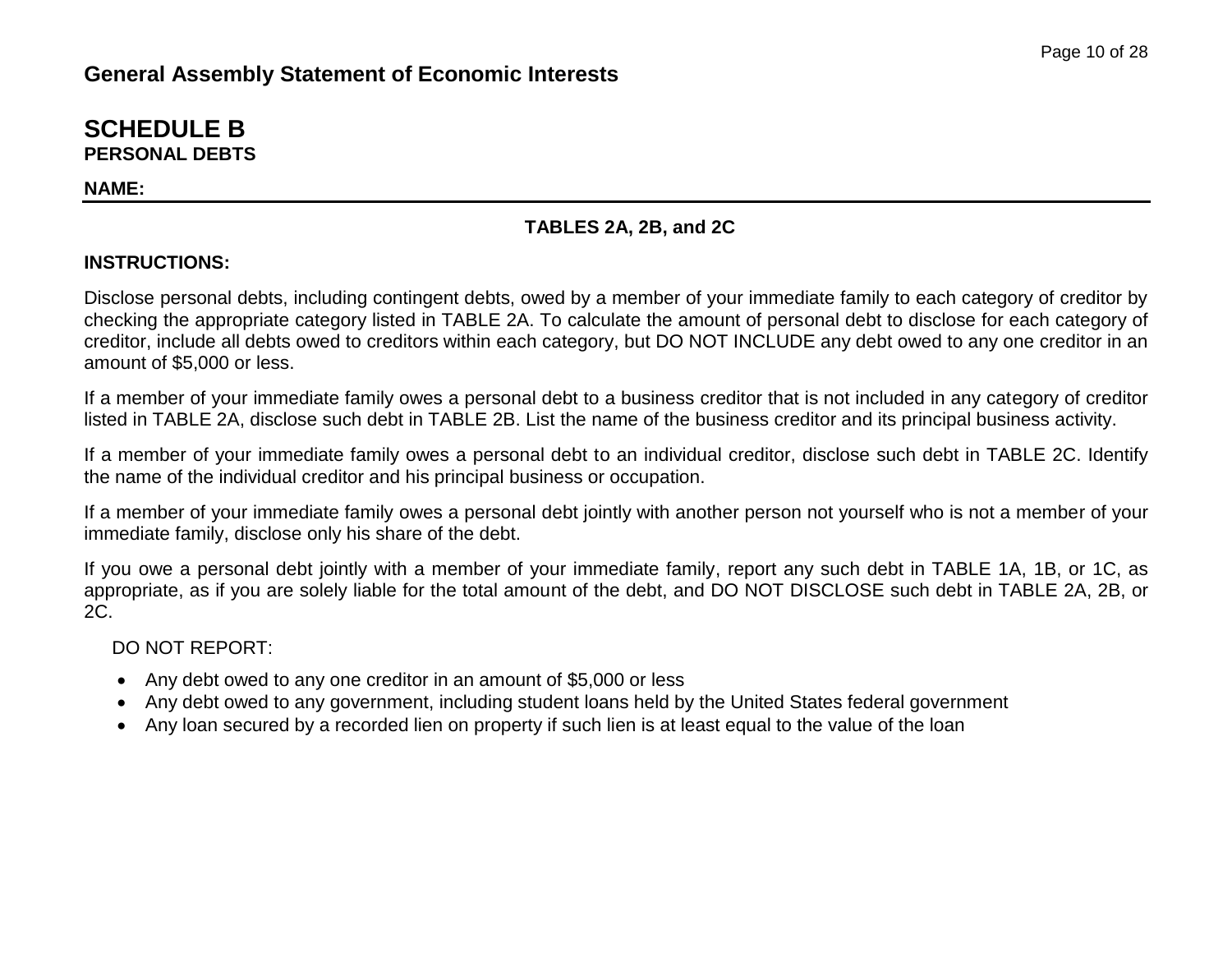#### **NAME:**

The personal debts of members of my immediate family are as follows: **Table 2A. Creditor categories:**

| <b>CHECK APPROPRIATE CATEGORIES</b>                  | AMOUNT OF PERSONAL DEBT<br>(check one) |                              |  |  |
|------------------------------------------------------|----------------------------------------|------------------------------|--|--|
|                                                      | $$5,001$ to<br>\$50,000                | <b>MORE THAN</b><br>\$50,000 |  |  |
| Banks, credit unions, and other savings institutions |                                        |                              |  |  |
| Other loan or finance companies                      |                                        |                              |  |  |
| Issuers of credit cards                              |                                        |                              |  |  |
| Insurance companies                                  |                                        |                              |  |  |
| Stock, commodity, or other brokerage companies       |                                        |                              |  |  |
| Private educational institutes                       |                                        |                              |  |  |

#### **Table 2B. Other business creditors:**

| <b>NAME OF CREDITOR</b> | <b>CREDITOR'S PRINCIPAL BUSINESS ACTIVITY</b> | AMOUNT OF PERSONAL DEBT<br>(check one) |                              |  |
|-------------------------|-----------------------------------------------|----------------------------------------|------------------------------|--|
|                         |                                               | $$5,001$ to<br>\$50,000                | <b>MORE THAN</b><br>\$50,000 |  |
|                         |                                               |                                        |                              |  |
|                         |                                               |                                        |                              |  |
|                         |                                               |                                        |                              |  |

#### **Table 2C. Individual Creditors:**

| NAME OF CREDITOR | <b>CREDITOR'S PRINCIPAL BUSINESS OR</b> | <b>AMOUNT OF PERSONAL DEBT</b><br>(check one) |                              |  |
|------------------|-----------------------------------------|-----------------------------------------------|------------------------------|--|
|                  | <b>OCCUPATION</b>                       | \$5,001 to<br>\$50,000                        | <b>MORE THAN</b><br>\$50,000 |  |
|                  |                                         |                                               |                              |  |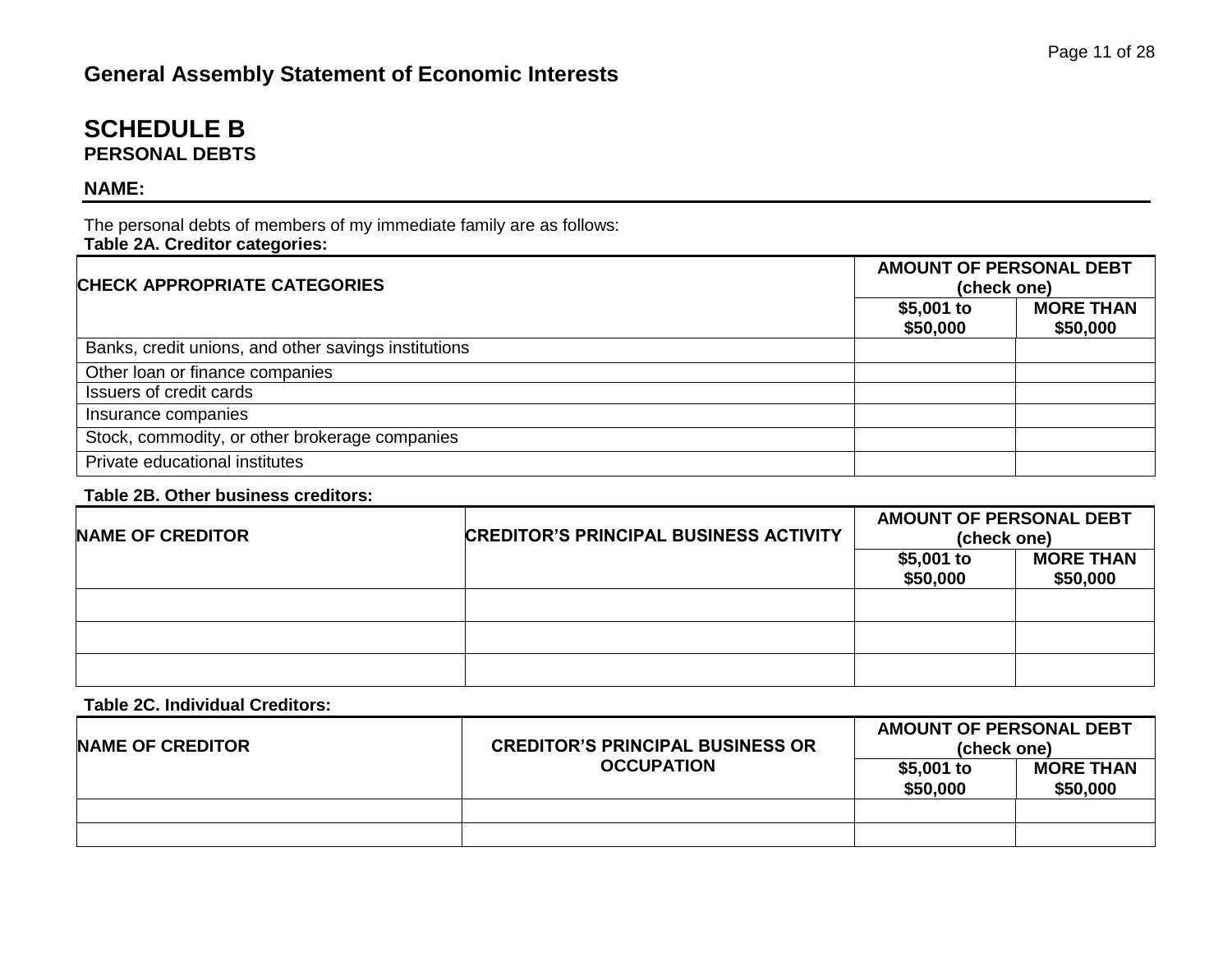## **SCHEDULE C SECURITIES**

### **NAME:**

### **QUESTION:**

Do you or a member of your immediate family, separately or together, own securities valued in excess of \$5,000 invested in one business or Virginia governmental entity?

INCLUDE securities held in (i) trusts; (ii) individual retirement arrangements (IRAs); (iii) defined contribution plans, including plans established in accordance with sections 401, 403, or 457 of the Internal Revenue Code; and (iv) any other type of investment account.

INCLUDE securities not held in your name or the name of a member of your immediate family if you or a member of your immediate family retains the right to control such securities or the right to receive the income from such securities.

Yes [ ] No [ ] *If yes, complete the table for each such security.* 

#### **INSTRUCTIONS:**

Disclose each business or Virginia governmental entity in which you or a member of your immediate family, separately or together, own securities valued in excess of \$5,000.

INCLUDE securities held in (i) trusts; (ii) individual retirement arrangements (IRAs); (iii) defined contribution plans, including plans established in accordance with sections 401, 403, or 457 of the Internal Revenue Code; and (iv) any other type of investment account.

INCLUDE securities not held in your name or the name of a member of your immediate family if you or a member of your immediate family retains the right to control such securities or the right to receive the income from such securities.

#### **"Securities" INCLUDES:**

- Stocks
- **Bonds**
- Mutual funds
- Limited partnerships
- Commodity futures contracts

#### **"Securities" EXCLUDES:**

- Defined benefit plans, including pension plans
- Certificates of deposit
- Money market funds
- Annuity contracts
- Insurance policies
- Securities issued by the U.S. government or other government securities not issued by the Commonwealth or its political subdivisions.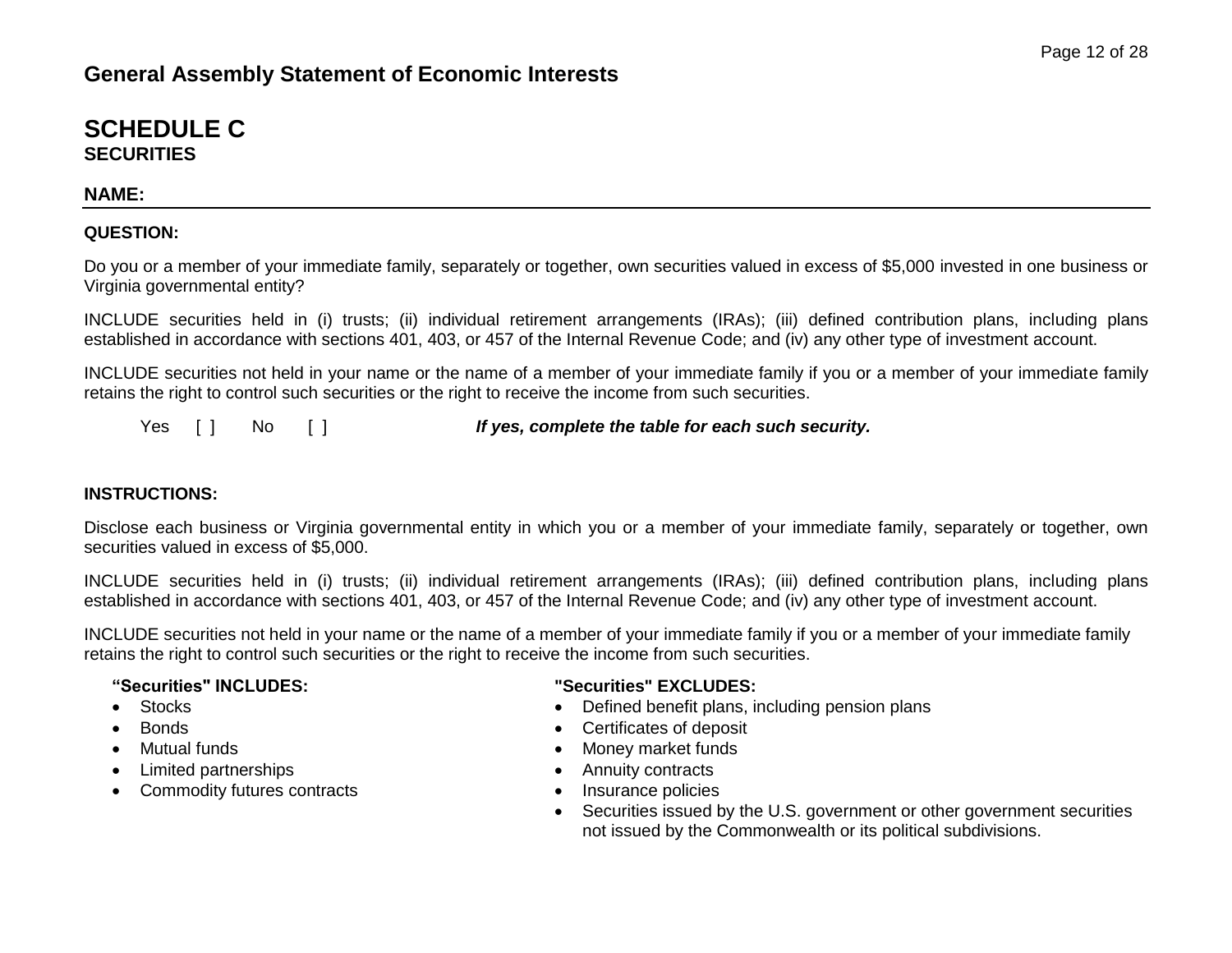## **SCHEDULE C SECURITIES**

### **NAME:**

List the issuer and type of each security. List separately each security held in an IRA, defined contribution plan, or other type of investment account, if such security is valued in excess of \$5,000.

For defined contribution plans administered by the Commonwealth or its political subdivisions, list the administering agency as the issuer of the security, unless the security is held in a self-directed brokerage account, in which case list the issuer of the security.

|                                   |                                             | <b>VALUE OF SECURITY</b> |             |             |
|-----------------------------------|---------------------------------------------|--------------------------|-------------|-------------|
| <b>NAME OF ISSUER OF SECURITY</b> | <b>TYPE OF SECURITY</b>                     |                          | (Check one) |             |
|                                   | (STOCKS, BONDS, MUTUAL FUNDS, IRA,<br>ETC.) | $$5,001$ to              | \$50,001    | <b>MORE</b> |
|                                   |                                             | \$50,000                 | to          | <b>THAN</b> |
|                                   |                                             |                          | \$250,000   | \$250,000   |
|                                   |                                             |                          | п           | П           |
|                                   |                                             | ш                        | П           | П           |
|                                   |                                             | П                        | П           | П           |
|                                   |                                             | П                        | П           | П           |
|                                   |                                             |                          | П           | п           |
|                                   |                                             | П                        | П           | П           |
|                                   |                                             | П                        | П           | П           |
|                                   |                                             | П                        | П           | П           |
|                                   |                                             |                          | г           | U           |
|                                   |                                             | H                        | г           | ш           |
|                                   |                                             | П                        | П           | П           |
|                                   |                                             |                          | П           |             |
|                                   |                                             |                          | п           |             |
|                                   |                                             |                          | г           |             |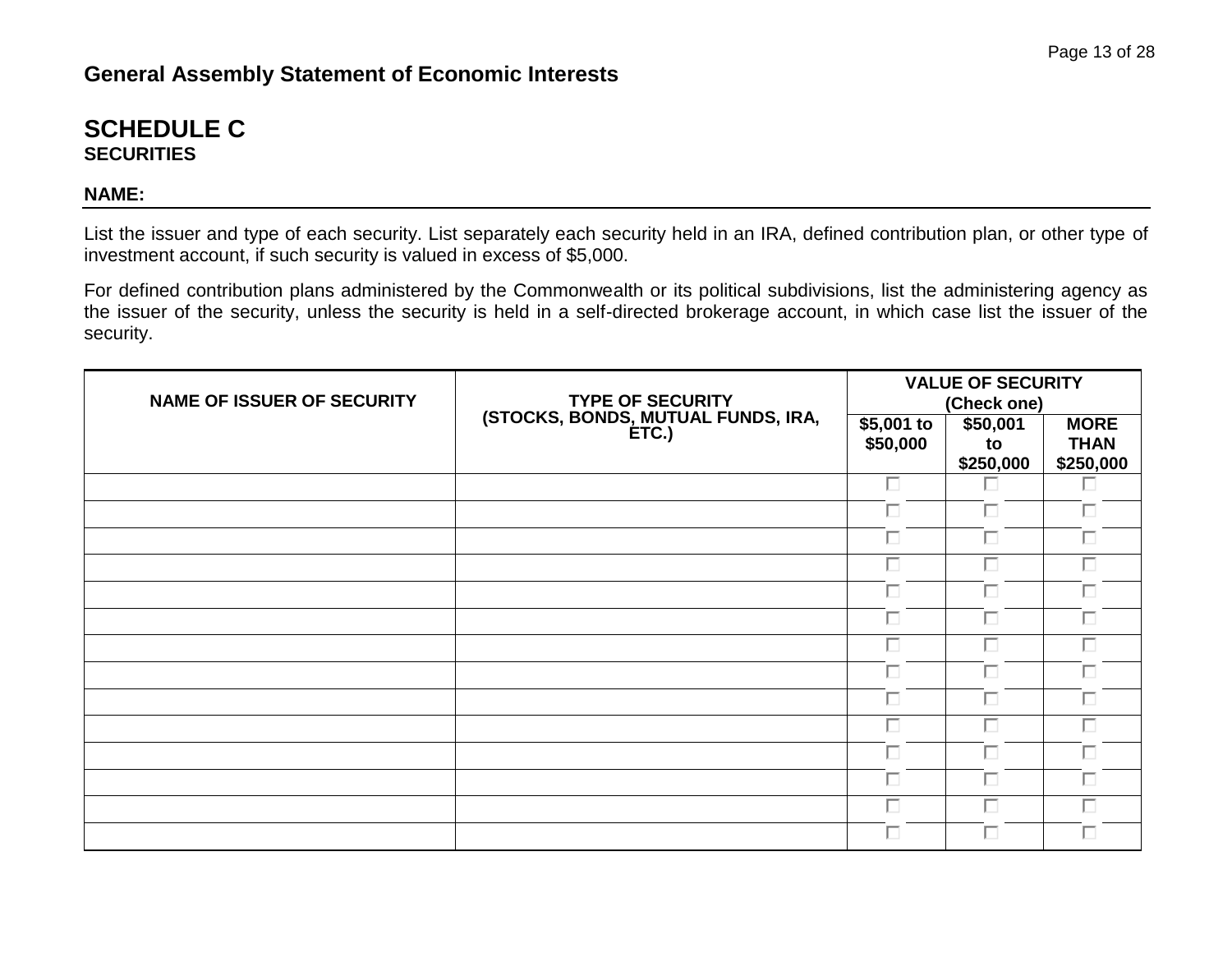## **SCHEDULE D BUSINESS INTERESTS AND RENTAL PROPERTY**

## **NAME:**

## **QUESTIONS:**

1. Do you or a member of your immediate family own, separately or together, a business that has a value in excess of \$5,000?

OR

Do you or a member of your immediate family, separately or together, have an interest in a business and the interest owned by you or a member of your immediate family has a value in excess of \$5,000? DO NOT INCLUDE any securities disclosed on Schedule C.

Yes [ ] No [ ] *If yes, complete Table 1.*

2. Do you or a member of your immediate family own, separately or together, a rental property that has a value in excess of \$5,000?

## OR

Do you or a member of your immediate family, separately or together, have an interest in a rental property and the interest owned by you or a member of your immediate family has a value in excess of \$5,000?

Yes [ ] No [ ] *If yes, complete Table 2.*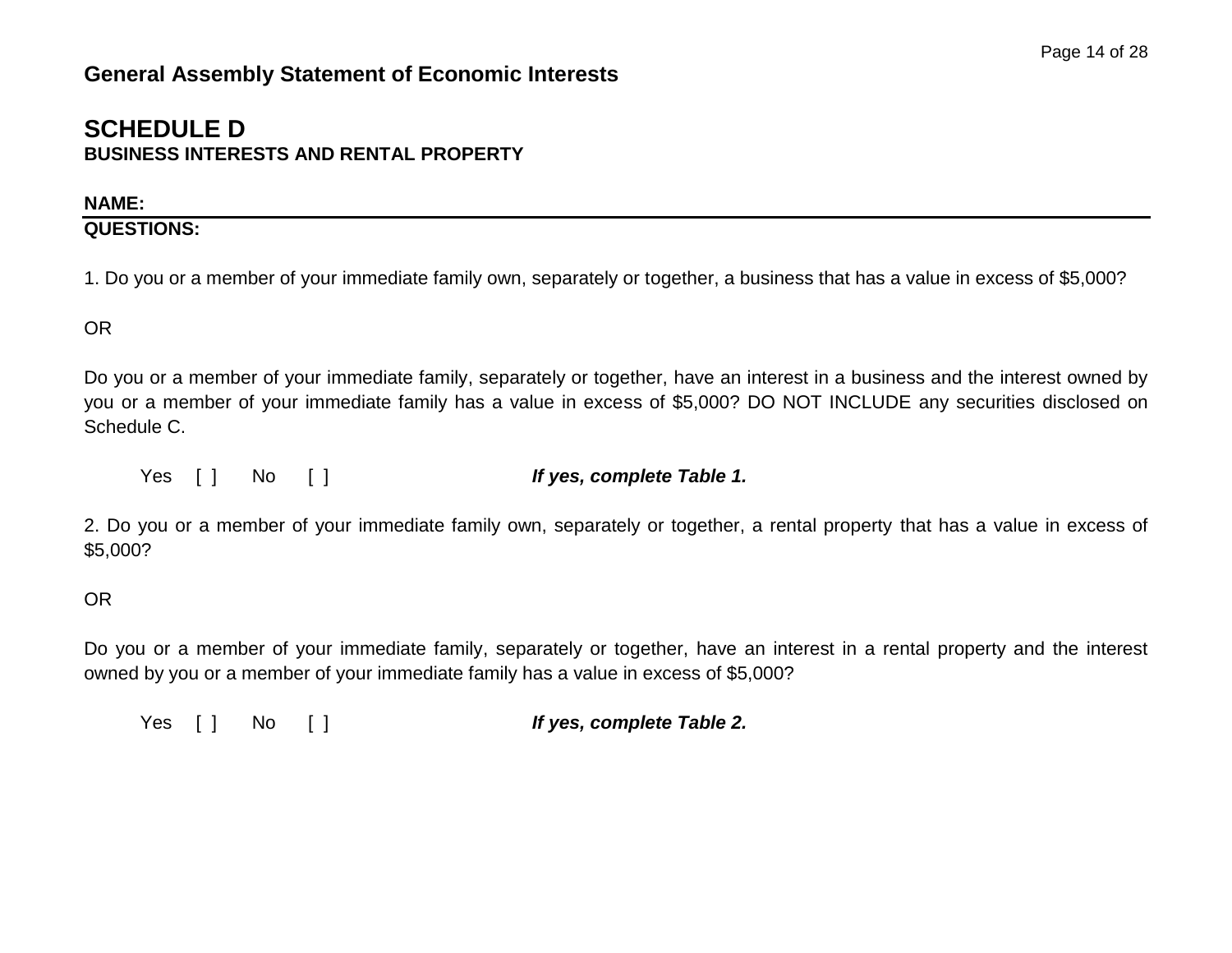## **SCHEDULE D BUSINESS INTERESTS AND RENTAL PROPERTY**

### **NAME:**

#### **Table 1: Business Interests**

Disclose each business owned by you or a member of your immediate family with a value in excess of \$5,000 and each interest in a business owned by you or a member of your immediate family with a value in excess of \$5,000. DO NOT REPORT any securities disclosed on Schedule C.

If the business is owned or operated under a trade, partnership, or corporate name, list that name. If the business is not owned or operated under a trade, partnership, or corporate name, describe the nature of the business.

| NAME OF BUSINESS OR NATURE OF BUSINESS | <b>LOCATION OF BUSINESS</b><br>(CITY OR COUNTY, STATE, AND | <b>GROSS INCOME</b><br>(CHECK ONE) |                          |                                         |  |
|----------------------------------------|------------------------------------------------------------|------------------------------------|--------------------------|-----------------------------------------|--|
|                                        | <b>COUNTRY)</b>                                            | \$50,000 or<br><b>LESS</b>         | \$50,001 to<br>\$250,000 | <b>MORE</b><br><b>THAN</b><br>\$250,000 |  |
|                                        |                                                            |                                    |                          |                                         |  |
|                                        |                                                            |                                    |                          |                                         |  |
|                                        |                                                            |                                    |                          |                                         |  |

#### **Table 2: Rental Property**

Disclose each rental property owned by you or a member of your immediate family with a value in excess of \$5,000 and each interest in rental property owned by you or a member of your immediate family with a value in excess of \$5,000.

List each rental property individually.

If the rental property is owned or recorded under a trade, partnership, or corporate name, list that name. **DO NOT LIST the street address for any rental property. No address will be redacted from this table.**

| <b>NAME IN WHICH RENTAL</b><br><b>PROPERTY IS OWNED OR</b> | <b>LOCATION OF RENTAL</b><br><b>PROPERTY</b>   | <b>TYPE OF RENTAL PROPERTY</b><br>(RESIDENTIAL, COMMERCIAL, | <b>GROSS INCOME</b><br>(CHECK ONE) |                          |                                         |
|------------------------------------------------------------|------------------------------------------------|-------------------------------------------------------------|------------------------------------|--------------------------|-----------------------------------------|
| <b>RECORDED</b>                                            | (CITY OR COUNTY, STATE,<br><b>AND COUNTRY)</b> | ETC.)                                                       | \$50.000 or<br><b>LESS</b>         | \$50,001 to<br>\$250,000 | <b>MORE</b><br><b>THAN</b><br>\$250,000 |
|                                                            |                                                |                                                             |                                    |                          |                                         |
|                                                            |                                                |                                                             |                                    |                          |                                         |
|                                                            |                                                |                                                             |                                    |                          |                                         |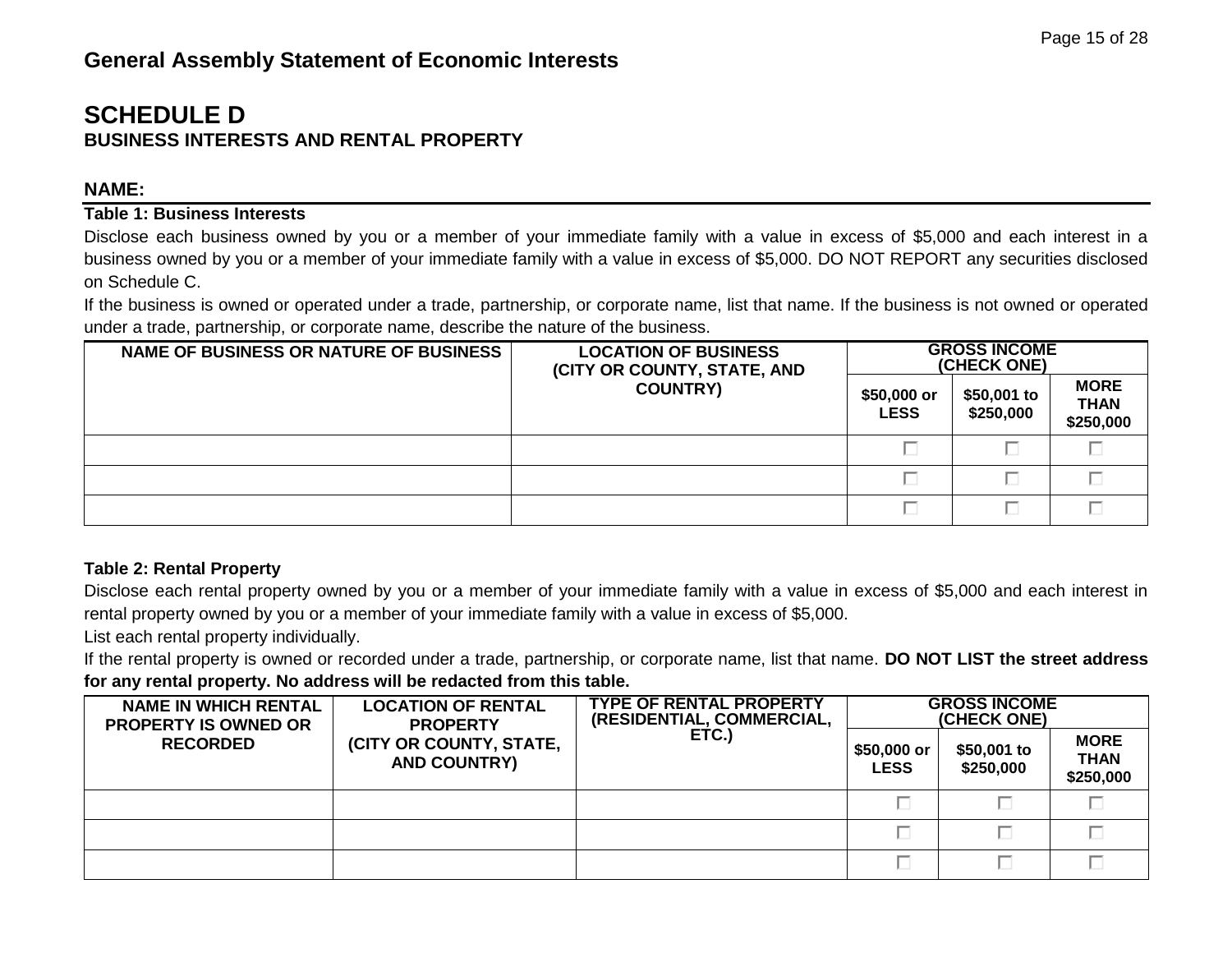## **SCHEDULE E REAL ESTATE**

### **NAME:**

#### **QUESTION:**

Do you or a member of your immediate family, separately or together, hold an interest valued at more than \$5,000 in real property? DO NOT INCLUDE your principal residence or any real estate disclosed on Schedule D. INCLUDE real estate held in trust.

Yes [ ] No [ ] *If yes, complete the table below.*

#### **INSTRUCTIONS:**

Disclose all real estate in which you or a member of your immediate family holds an interest valued at more than \$5,000. List each parcel individually. INCLUDE real estate held in trust.

#### DO NOT REPORT:

- Your principal residence
- Any real estate disclosed on Schedule D

List only the city or county, state, and country where each real estate is located. **DO NOT LIST any street addresses. No addresses will be redacted from this schedule.**

List the name or names in which the real estate is owned or recorded. If you or a member of your immediate family holds an interest in the real estate but it is owned or recorded in a name other than your name or your immediate family member's name, list that name.

| <b>TYPE OF REAL ESTATE</b> | <b>LOCATION OF REAL ESTATE</b><br>(CITY OR COUNTY, STATE, AND<br><b>COUNTRY)</b> | <b>NAME OR NAMES IN WHICH REAL</b><br><b>ESTATE IS OWNED OR RECORDED</b> |
|----------------------------|----------------------------------------------------------------------------------|--------------------------------------------------------------------------|
|                            |                                                                                  |                                                                          |
|                            |                                                                                  |                                                                          |
|                            |                                                                                  |                                                                          |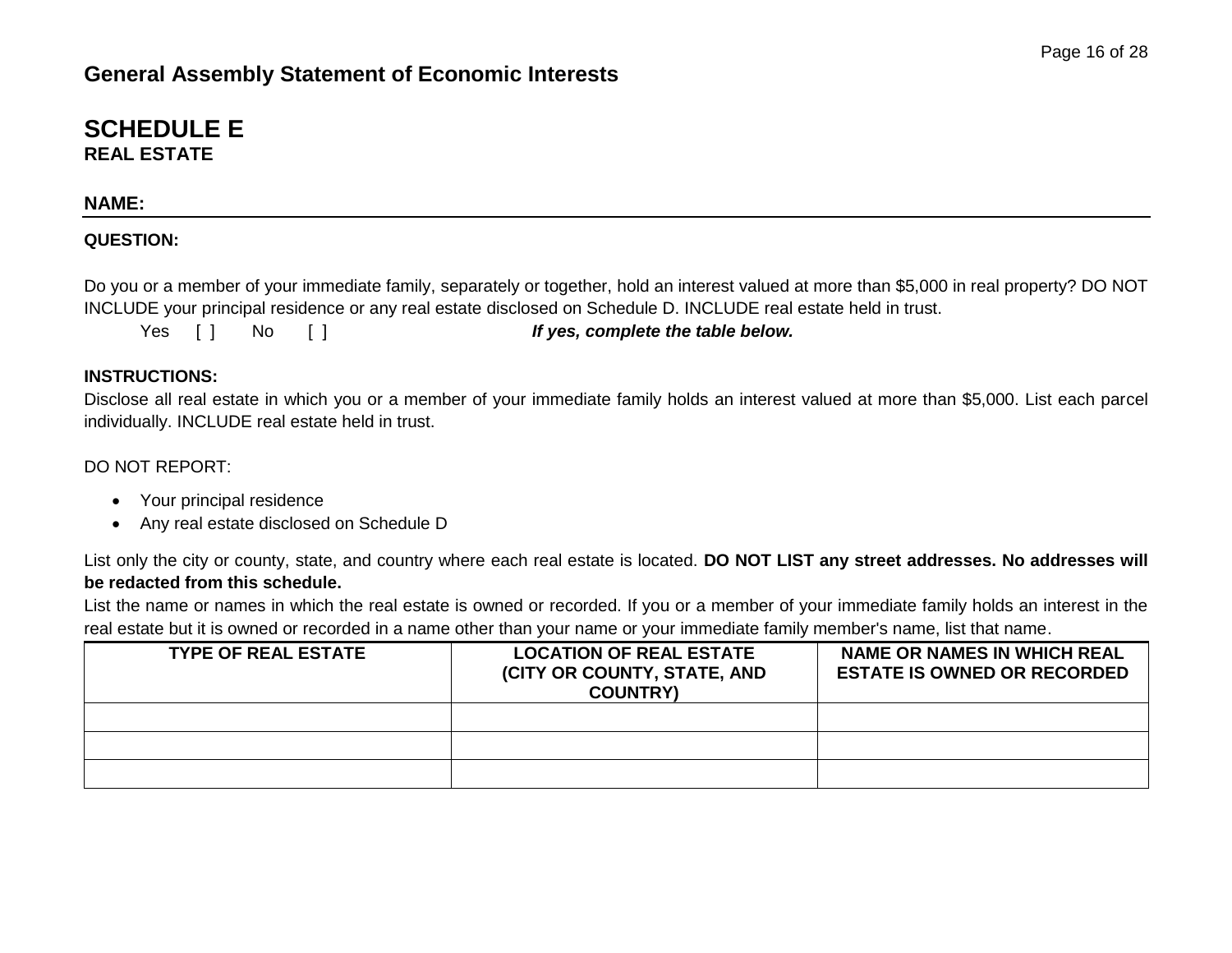## **SCHEDULE F PAYMENTS FOR TALKS, MEETINGS, AND CONFERENCES**

### **NAME:**

### **QUESTION:**

Did you receive in your capacity as a legislator any lodging, transportation, money, or other thing of value with a combined value exceeding \$100 during the prior calendar year for:

your presentation of a talk or series of talks at the same event, or participation in a meeting

OR

 your attendance at a meeting, conference, or event where your attendance at the meeting, conference, or event was designed to educate you on issues relevant to your duties as a legislator, including issues faced by your constituents, or to enhance your knowledge and skills relative to your duties as a legislator?

DO NOT INCLUDE:

- Payments and reimbursements from the Commonwealth or its political subdivisions for meetings attended in your capacity as a legislator
- Payments and reimbursements from an employer already listed on Schedule A or from a source of income listed on Schedule D
- Payments and reimbursements if you returned the payment or reimbursement within 60 days

INCLUDE a payment if you donated it to a charity and claimed or plan to claim it as a charitable deduction on your taxes.

Disclose any lodging, transportation, money, or other thing of value received that does not satisfy the criteria listed above as a gift on Schedule G.

Yes [ ] No [ ] *If yes, complete the table below.*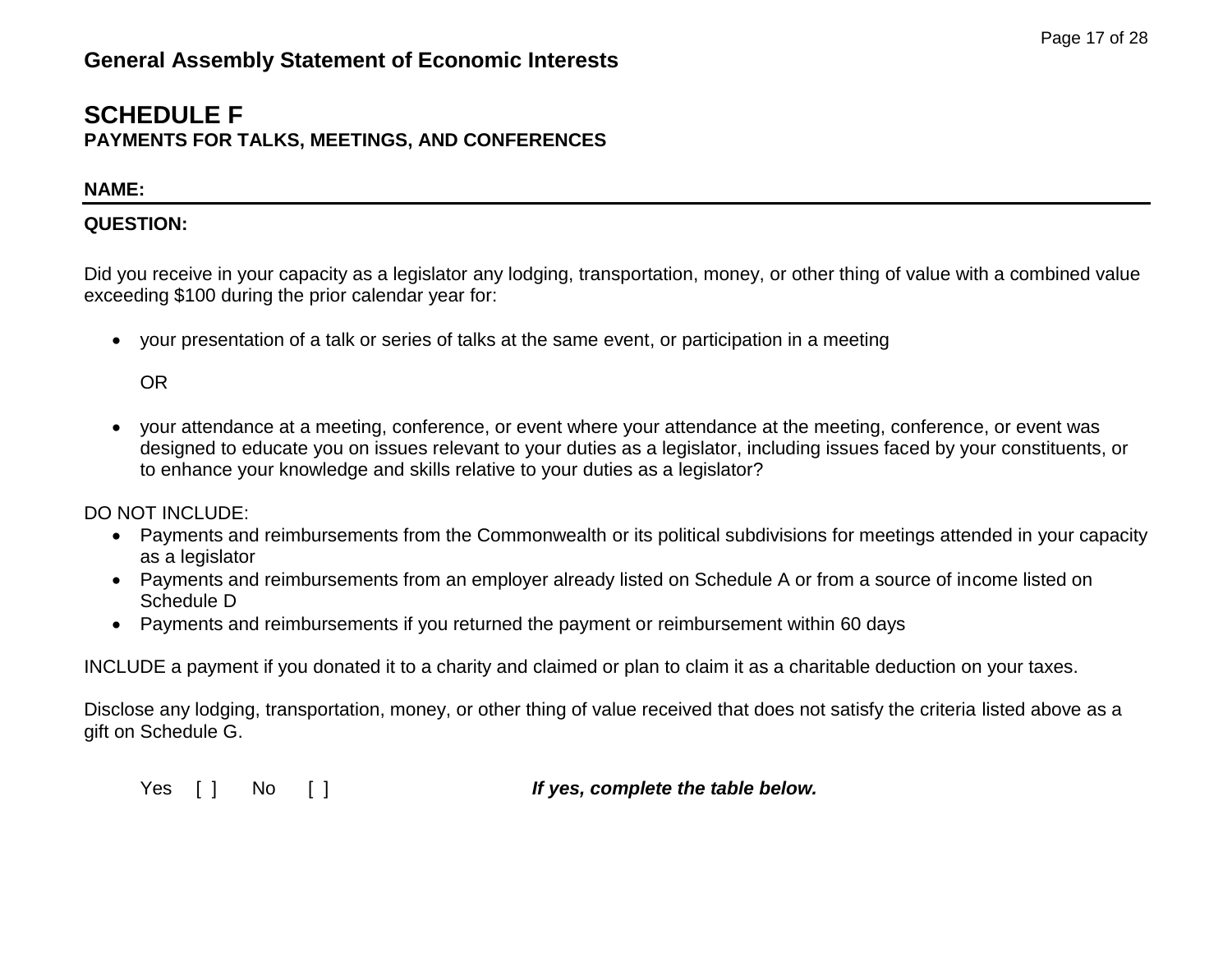## **SCHEDULE F PAYMENTS FOR TALKS, MEETINGS, AND CONFERENCES**

### **NAME:**

### **INSTRUCTIONS:**

Disclose each source from which you received in your capacity as a legislator lodging, transportation, money, or any other thing of value with a combined value exceeding \$100 for:

your presentation of a talk or series of talks at the same event, or participation in a meeting

### OR

 your attendance at a meeting, conference, or event where your attendance at the meeting, conference, or event was designed to educate you on issues relevant to your duties as a legislator, including issues faced by your constituents, or to enhance your knowledge and skills relative to your duties as a legislator.

| <b>SOURCE OF PAYMENT</b> | <b>DESCRIPTION OF</b><br><b>EVENT</b> | <b>LOCATION OF EVENT</b><br>(CITY OR COUNTY,<br><b>STATE, AND COUNTRY)</b> | DATE(S) OF<br><b>EVENT</b> | <b>TOTAL</b><br><b>VALUE</b> | <b>CHECK IF YOU RECEIVED</b><br><b>A TRAVEL WAIVER FROM</b><br>THE COUNCIL FOR THIS<br><b>EVENT</b> |
|--------------------------|---------------------------------------|----------------------------------------------------------------------------|----------------------------|------------------------------|-----------------------------------------------------------------------------------------------------|
|                          |                                       |                                                                            |                            |                              |                                                                                                     |
|                          |                                       |                                                                            |                            |                              |                                                                                                     |
|                          |                                       |                                                                            |                            |                              |                                                                                                     |
|                          |                                       |                                                                            |                            |                              |                                                                                                     |
|                          |                                       |                                                                            |                            |                              |                                                                                                     |
|                          |                                       |                                                                            |                            |                              |                                                                                                     |
|                          |                                       |                                                                            |                            |                              |                                                                                                     |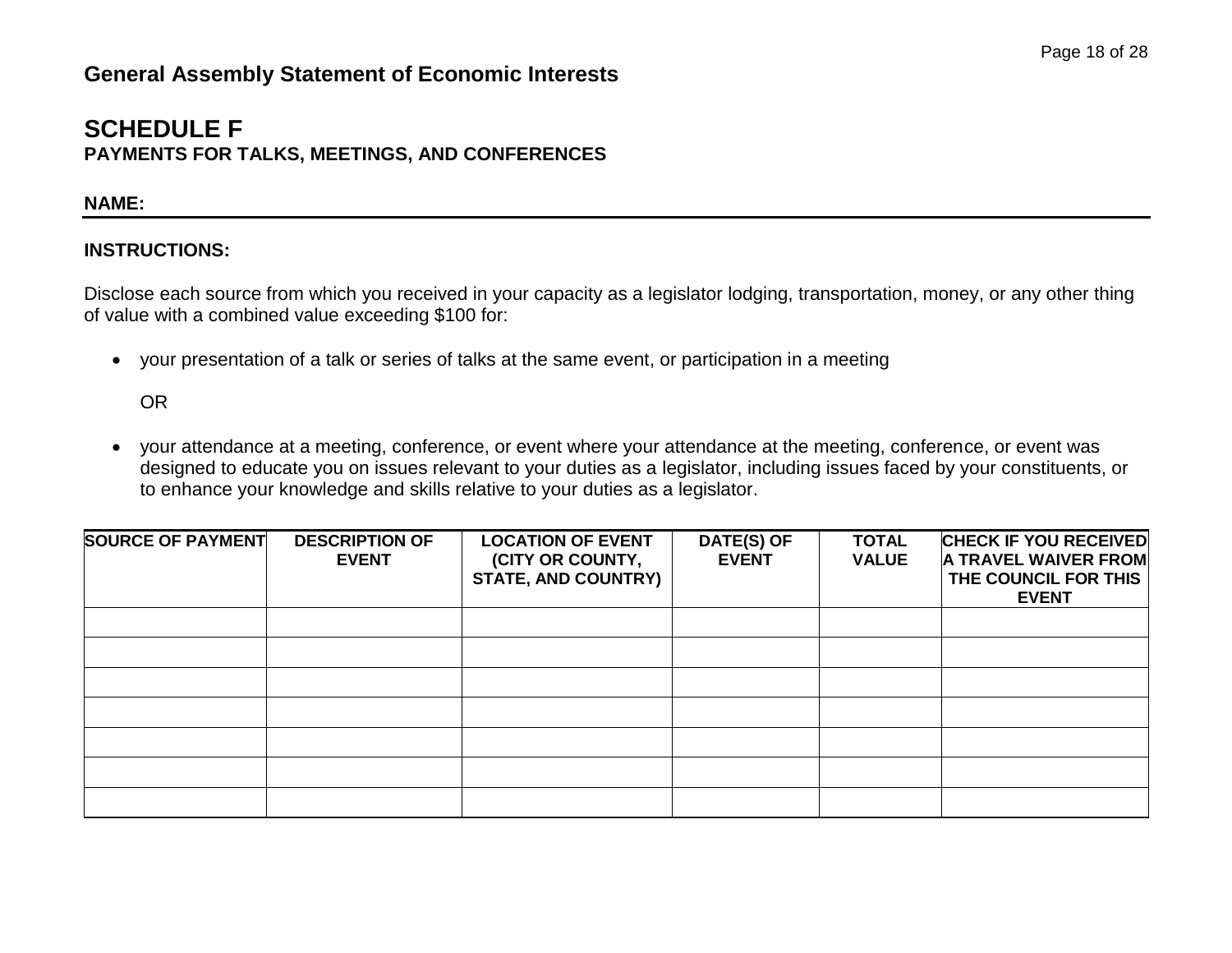## **SCHEDULE G GIFTS**

**NAME:**

## **QUESTION:**

Did you or a member of your immediate family receive from any lobbyist or lobbyist's principal any gift or combination of gifts with a value exceeding \$50 during the prior calendar year?

DO NOT INCLUDE gifts with a value of less than \$20. Such items are exempted from the definition of a gift and should not be aggregated together or reported.

Yes [ ] No [ ] *If yes, complete the table below.*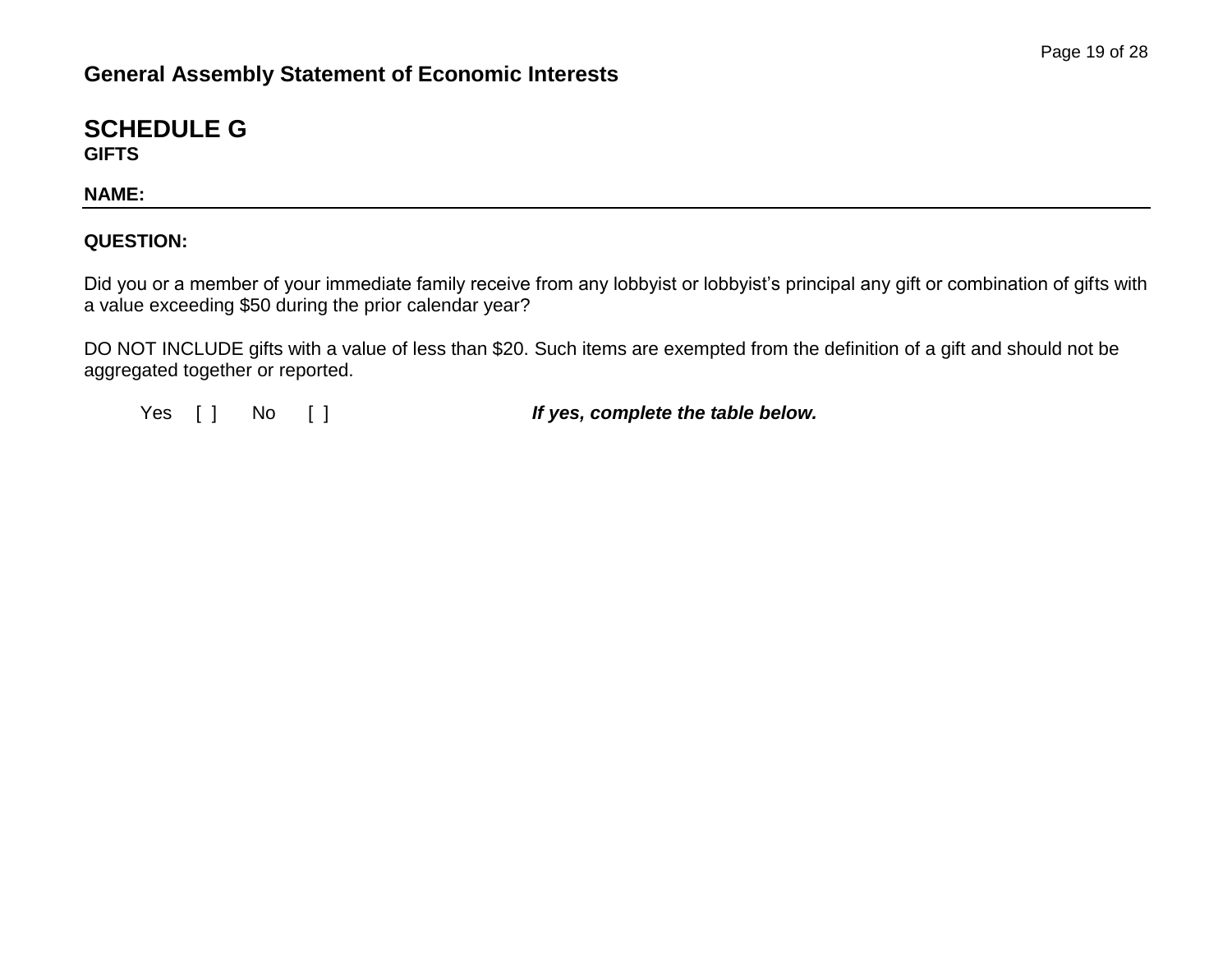## **SCHEDULE G GIFTS**

### **NAME:**

### **INSTRUCTIONS:**

Disclose each lobbyist or lobbyist principal that, during the prior calendar year, gave you or a member of your immediate family any gift or combination of gifts with a value exceeding \$50.

Identify the recipient and donor of each such gift. Disclose the exact gift or event, the date on which you accepted it, and the value of the gift. If an exemption from the \$100 gift cap established in § 30-103.1 applies, mark the applicable exemption.

| <b>NAME OF RECIPIENT</b> | <b>NAME OF DONOR</b> | <b>EXACT GIFT OR EVENT</b> | <b>DATE</b><br><b>ACCEPTED</b> | <b>VALUE</b> | <b>GIFT CAP</b><br><b>EXEMPTION</b>                                                               |
|--------------------------|----------------------|----------------------------|--------------------------------|--------------|---------------------------------------------------------------------------------------------------|
|                          |                      |                            |                                |              | [ ] Widely attended event<br>[ ] Personal friend<br>[ ] Archived gift from a<br>foreign dignitary |
|                          |                      |                            |                                |              | [ ] Widely attended event<br>[ ] Personal friend<br>[ ] Archived gift from a<br>foreign dignitary |
|                          |                      |                            |                                |              | [ ] Widely attended event<br>[ ] Personal friend<br>[ ] Archived gift from a<br>foreign dignitary |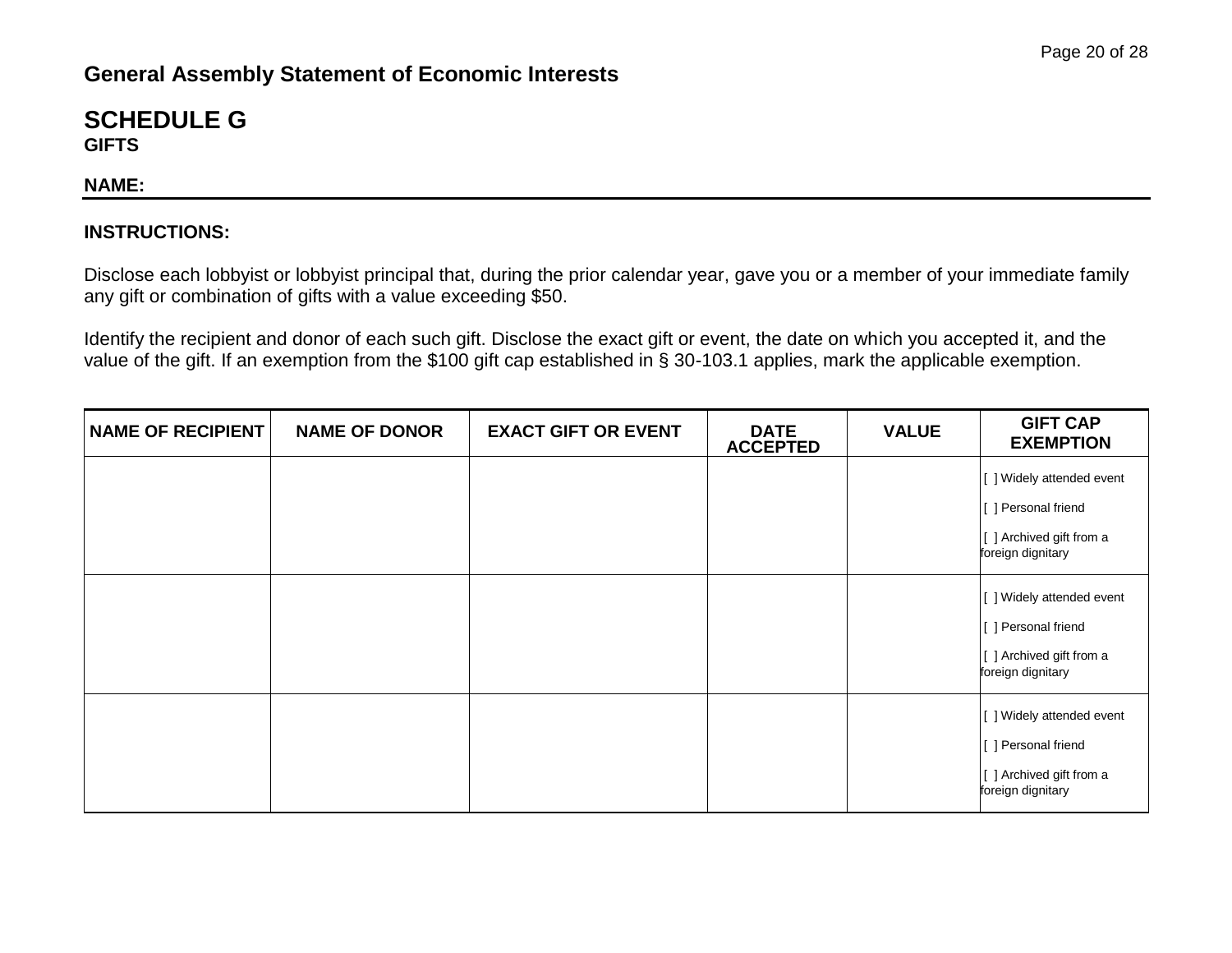## **SCHEDULE H PAYMENTS FOR REPRESENTATIONS AND OTHER SERVICES GENERALLY**

#### **NAME:**

#### **QUESTIONS:**

#### **PAYMENTS FOR REPRESENTATIONS BY YOU**

1. Did you represent any business before any state governmental agency during the prior calendar year for which you received compensation in excess of \$5,000 for such representation?

DO NOT INCLUDE compensation for the performance of other services unrelated to the representation before the state governmental agency when calculating the amount of compensation received from a business. If you have job responsibilities other than those involving such representation, you should prorate your salary to determine the portion attributable to your representation.

DO NOT REPORT any business that you represented before a court or judicial officer, or where the representation consisted solely of the filing of mandatory papers and any subsequent representation regarding the mandatory papers.

Yes[ ] No [ ] *If yes, complete Table 1.* 

#### **PAYMENTS FOR REPRESENTATIONS BY ASSOCIATES**

2. Did persons with whom you have a close financial association represent any business before any state governmental agency during the prior calendar year for which compensation was received in excess of \$5,000 for such representation?

DO NOT INCLUDE members of your immediate family when determining with which individuals you have a close financial association, unless you and your immediate family member are employed by or work for the same business or organization.

DO NOT INCLUDE compensation for the performance of other services unrelated to the representation when calculating the amount of compensation received from a business. If your associate has job responsibilities other than those involving such representation, you should prorate his salary to determine the portion attributable to his representation.

DO NOT REPORT any business that such persons represented before a court or judicial officer, or where the representation consisted solely of the filing of mandatory papers and any subsequent representation regarding the mandatory papers.

Yes[ ] No [ ] *If yes, complete Table 2.* 

#### **PAYMENTS FOR OTHER SERVICES GENERALLY**

3. Did you or persons with whom you have a close financial association furnish services to any business operating in Virginia during the prior calendar year for which compensation was received in excess of \$5,000 for such services?

DO NOT INCLUDE members of your immediate family when determining with which individuals you have a close financial association, unless you and your immediate family member are employed by or work for the same business or organization.

DO NOT INCLUDE compensation reported on Table 1 or Table 2 of this schedule.

Yes<sup>[]</sup> No [ ] *If yes, complete Table 3.*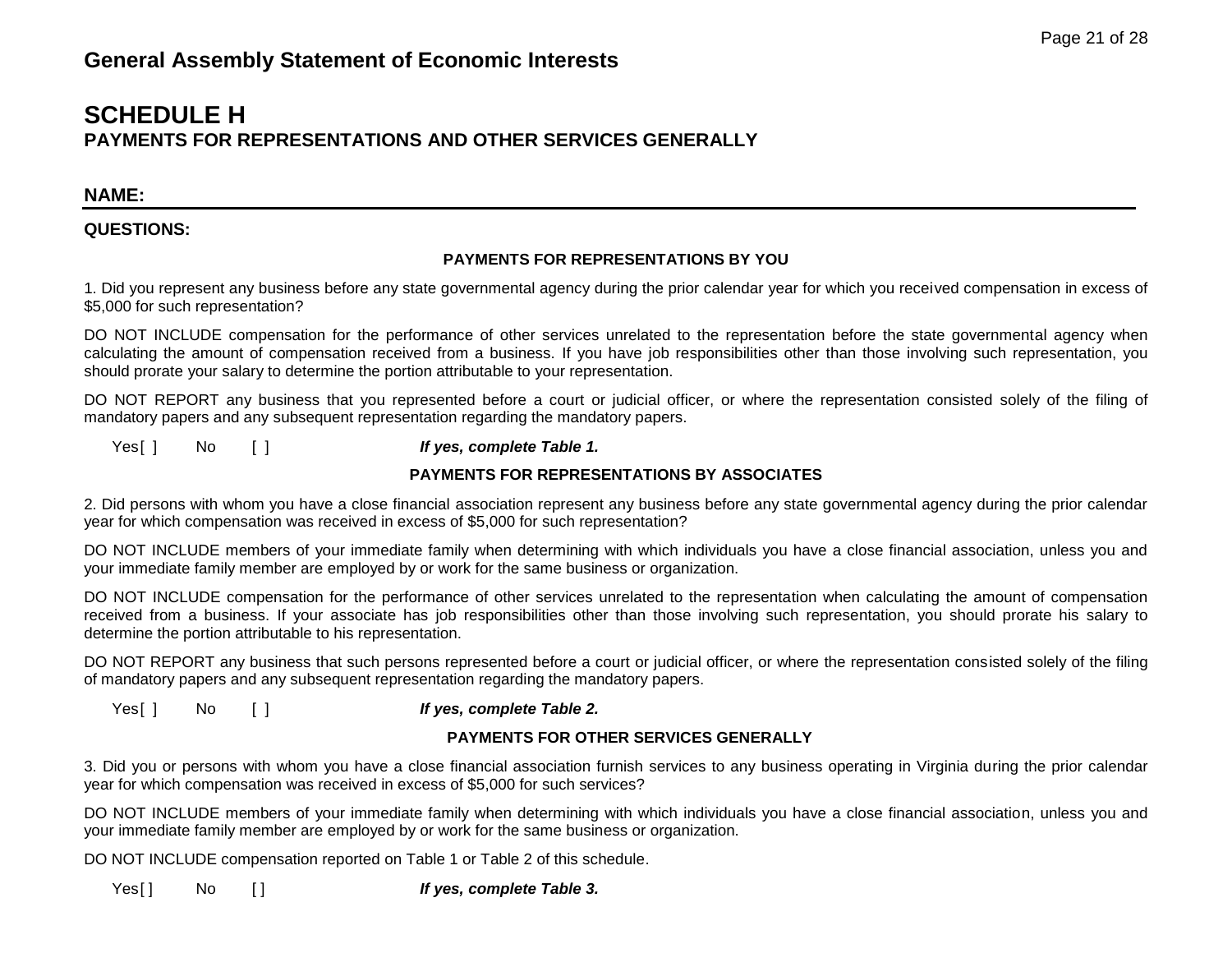## **SCHEDULE H PAYMENTS FOR REPRESENTATIONS AND OTHER SERVICES GENERALLY**

**NAME:**

### **TABLE 1 PAYMENTS FOR REPRESENTATIONS BY YOU**

### **INSTRUCTIONS:**

Disclose each business that you represented before any state governmental agency during the prior calendar year for which you received compensation in excess of \$5,000 for such representation.

For each business, list the type of business, the name of the state governmental agency before which you appeared on behalf of the business, and the purpose of the representation.

DO NOT INCLUDE compensation for the performance of other services unrelated to the representation before the state governmental agency when calculating the amount of compensation received from a business.

DO NOT REPORT:

- Any business that you represented before a court or judicial officer
- Any business where the representation consisted solely of the filing of mandatory papers and any subsequent representation regarding the mandatory papers

| <b>TYPE OF BUSINESS</b><br><b>NAME OF</b> |               | <b>PURPOSE OF</b>     |                           | AMOUNT OF COMPENSATION RECEIVED |                               |  |
|-------------------------------------------|---------------|-----------------------|---------------------------|---------------------------------|-------------------------------|--|
|                                           | <b>AGENCY</b> | <b>REPRESENTATION</b> | \$5,001<br>to<br>\$50,000 | \$50,001<br>to<br>\$250,000     | <b>MORE THAN</b><br>\$250,000 |  |
|                                           |               |                       |                           |                                 | П                             |  |
|                                           |               |                       | п                         |                                 | $\Box$                        |  |
|                                           |               |                       | П                         | г                               | $\Box$                        |  |
|                                           |               |                       | П                         | п                               | $\Box$                        |  |
|                                           |               |                       | п                         |                                 | П.                            |  |
|                                           |               |                       | п                         | г                               | $\Box$                        |  |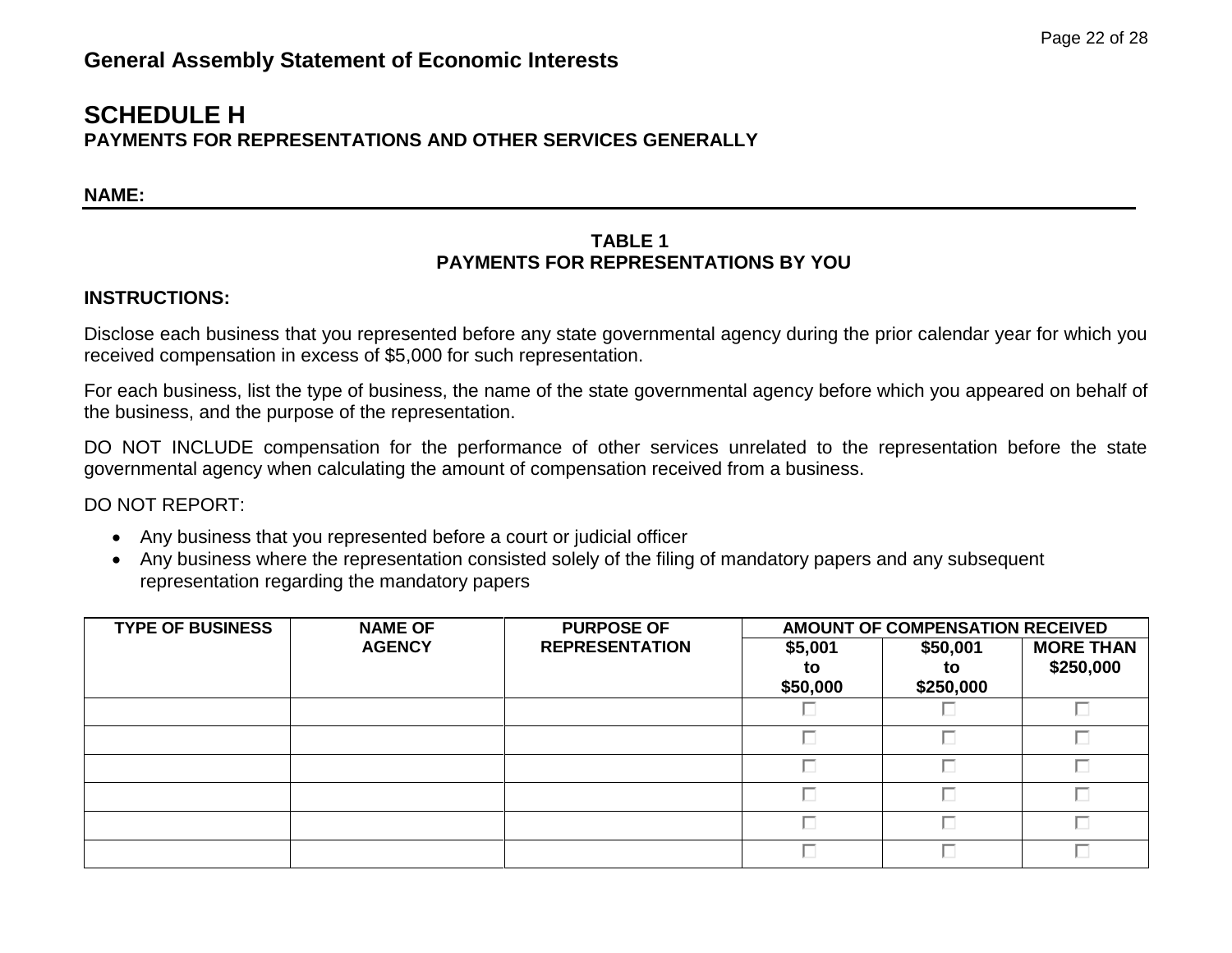## **SCHEDULE H PAYMENTS FOR REPRESENTATIONS AND OTHER SERVICES GENERALLY**

**NAME:**

### **TABLE 2 PAYMENTS FOR REPRESENTATIONS BY ASSOCIATES**

#### **INSTRUCTIONS:**

Disclose each business that persons with whom you have a close financial association represented before any state governmental agency during the prior calendar year for which compensation was received in excess of \$5,000 for such representation.

For each business, list the type of business, the name of the state governmental agency before which such persons appeared on behalf of the business, and the purpose of the representation.

DO NOT INCLUDE compensation for the performance of other services unrelated to the representation when calculating the amount of compensation received from a business.

DO NOT REPORT:

- Any business that such persons represented before a court or judicial officer
- Any business where the representation consisted solely of the filing of mandatory papers and any subsequent representation regarding the mandatory papers

| <b>TYPE OF BUSINESS</b> | <b>NAME OF</b> | <b>PURPOSE OF</b>     |          | AMOUNT OF COMPENSATION RECEIVED |                  |  |
|-------------------------|----------------|-----------------------|----------|---------------------------------|------------------|--|
|                         | <b>AGENCY</b>  | <b>REPRESENTATION</b> | \$5,001  | \$50,001                        | <b>MORE THAN</b> |  |
|                         |                |                       | tΟ       | to                              | \$250,000        |  |
|                         |                |                       | \$50,000 | \$250,000                       |                  |  |
|                         |                |                       |          |                                 | П                |  |
|                         |                |                       | г        | г                               | $\Box$           |  |
|                         |                |                       | П        | г                               | $\Box$           |  |
|                         |                |                       | п        |                                 | $\Box$           |  |
|                         |                |                       | П        | п                               | $\Box$           |  |
|                         |                |                       | п        | г                               | $\Box$           |  |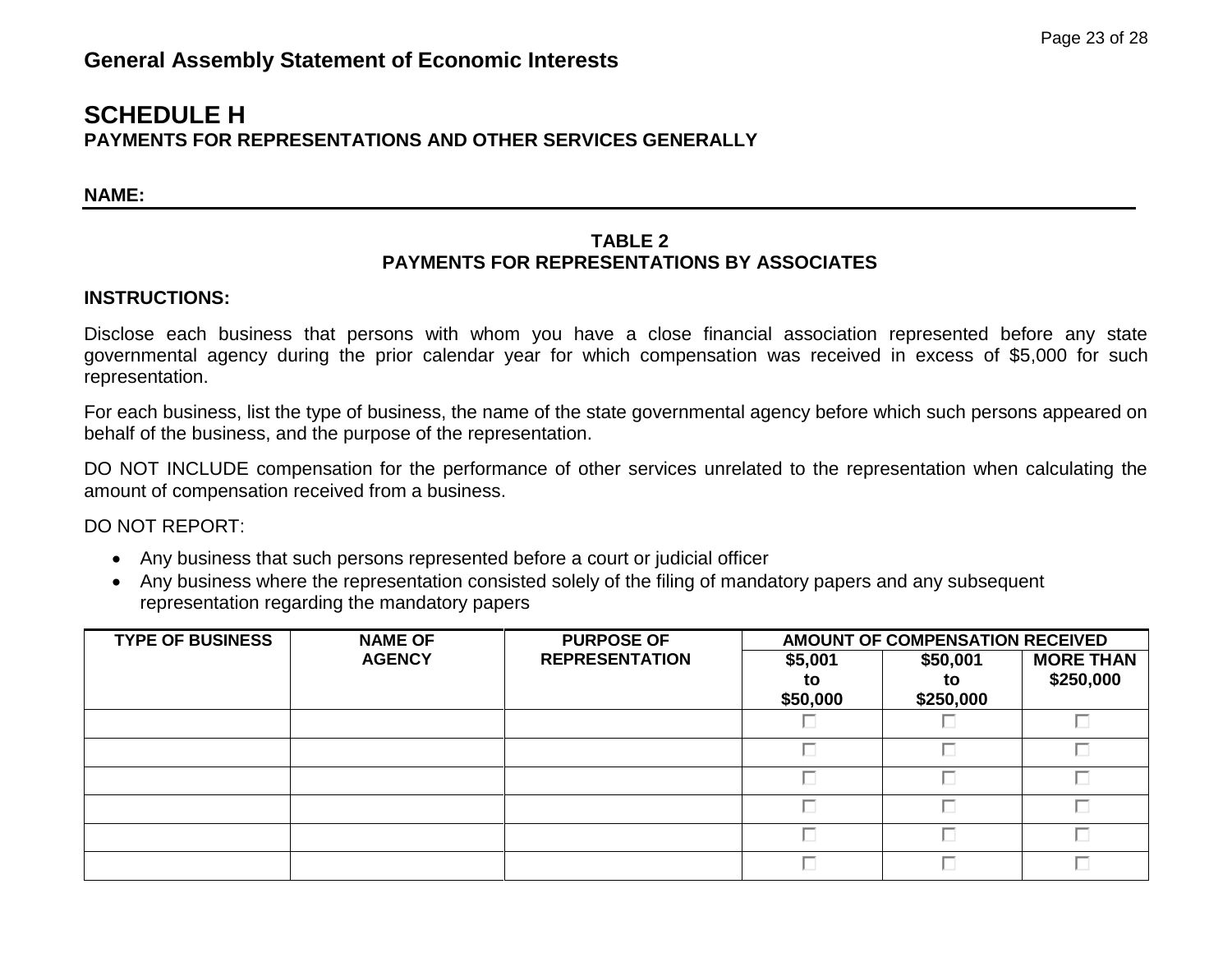## **SCHEDULE H PAYMENTS FOR REPRESENTATIONS AND OTHER SERVICES GENERALLY**

**NAME:**

### **TABLE 3 PAYMENTS FOR OTHER SERVICES GENERALLY**

#### **INSTRUCTIONS:**

Disclose each business operating in Virginia to which you or persons with whom you have a close financial association furnished services during the prior calendar year for which compensation was received in excess of \$5,000 for such services.

Identify the businesses, by category, for which services were furnished and the type of service rendered to such businesses. To calculate the amount of compensation to report for each business category, include compensation received from all businesses within each category.

DO NOT INCLUDE compensation reported on Table 1 or Table 2 of this schedule.

| <b>BUSINESS CATEGORY</b> | <b>TYPE OF SERVICE RENDERED</b> | <b>AMOUNT OF COMPENSATION RECEIVED</b> |                             |                               |
|--------------------------|---------------------------------|----------------------------------------|-----------------------------|-------------------------------|
|                          |                                 | \$5,001<br>to<br>\$50,000              | \$50,001<br>tΟ<br>\$250,000 | <b>MORE THAN</b><br>\$250,000 |
|                          |                                 |                                        |                             |                               |
|                          |                                 |                                        |                             |                               |
|                          |                                 |                                        |                             |                               |
|                          |                                 |                                        |                             |                               |
|                          |                                 |                                        |                             |                               |
|                          |                                 |                                        |                             |                               |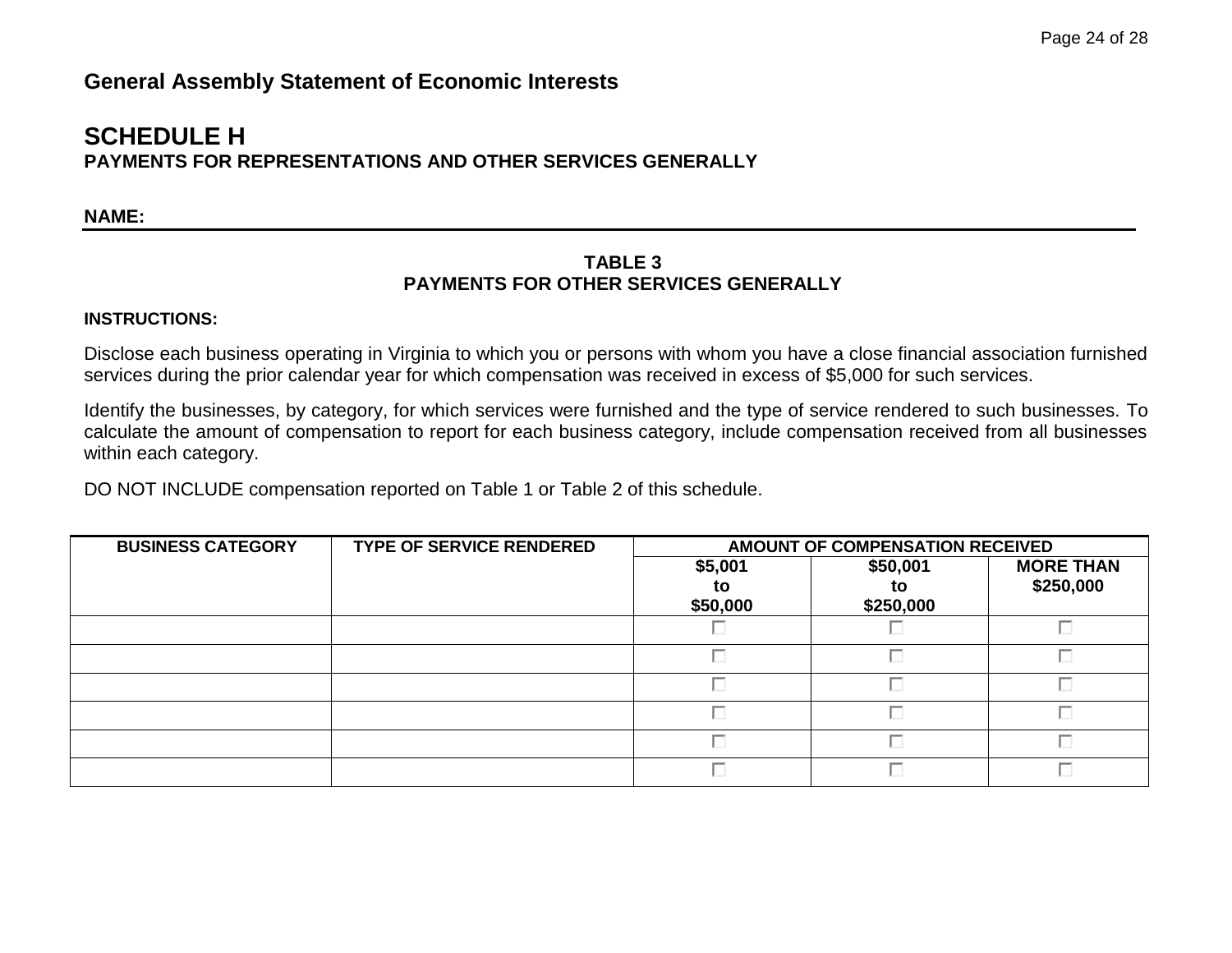## **SCHEDULE I REAL ESTATE CONTRACTS WITH STATE GOVERNMENTAL AGENCIES**

#### **NAME:**

#### **QUESTION:**

Do you or a member of your immediate family, separately or together, hold an interest valued in excess of \$5,000 in real estate that is the subject of a contract with a state governmental agency?

Yes [ ] No [ ] *If yes, complete the table below.*

#### **INSTRUCTIONS:**

Disclose each contract with a state governmental agency for the sale, exchange, or leasing of real estate in which you or a member of your immediate family holds an interest valued in excess of \$5,000.

#### **"Interest" INCLUDES:**

• Options

• Easements

• Land contracts

Corporate, partnership, or trust interests

Disclose all contracts that are currently pending or that have been completed within the prior calendar year. Disclose all contracts regardless of the disclosure of the interest or the real estate on another schedule.

You do not need to disclose a contract for the leasing of real estate if your interest is derived through an ownership interest in a business and your ownership interest does not exceed three percent of the total equity of that business.

| <b>DESCRIBE THE CONTRACT</b><br>(SALE, EXCHANGE, LEASE, ETC.) | <b>PARTIES TO THE CONTRACT</b>             |                    | <b>LOCATION OF REAL</b><br><b>ESTATE</b><br>(CITY OR COUNTY, | <b>VALUE OF CONTRACT</b><br>(CHECK ONE) |                        |                               |
|---------------------------------------------------------------|--------------------------------------------|--------------------|--------------------------------------------------------------|-----------------------------------------|------------------------|-------------------------------|
|                                                               | <b>STATE GOVERNMENTAL</b><br><b>AGENCY</b> | <b>OTHER PARTY</b> | <b>AND STATE)</b>                                            | $$5,001-$<br>\$50.000                   | \$50,001-<br>\$250,000 | <b>MORE THAN</b><br>\$250,000 |
|                                                               |                                            |                    |                                                              |                                         |                        |                               |
|                                                               |                                            |                    |                                                              |                                         |                        |                               |
|                                                               |                                            |                    |                                                              |                                         | $-$                    |                               |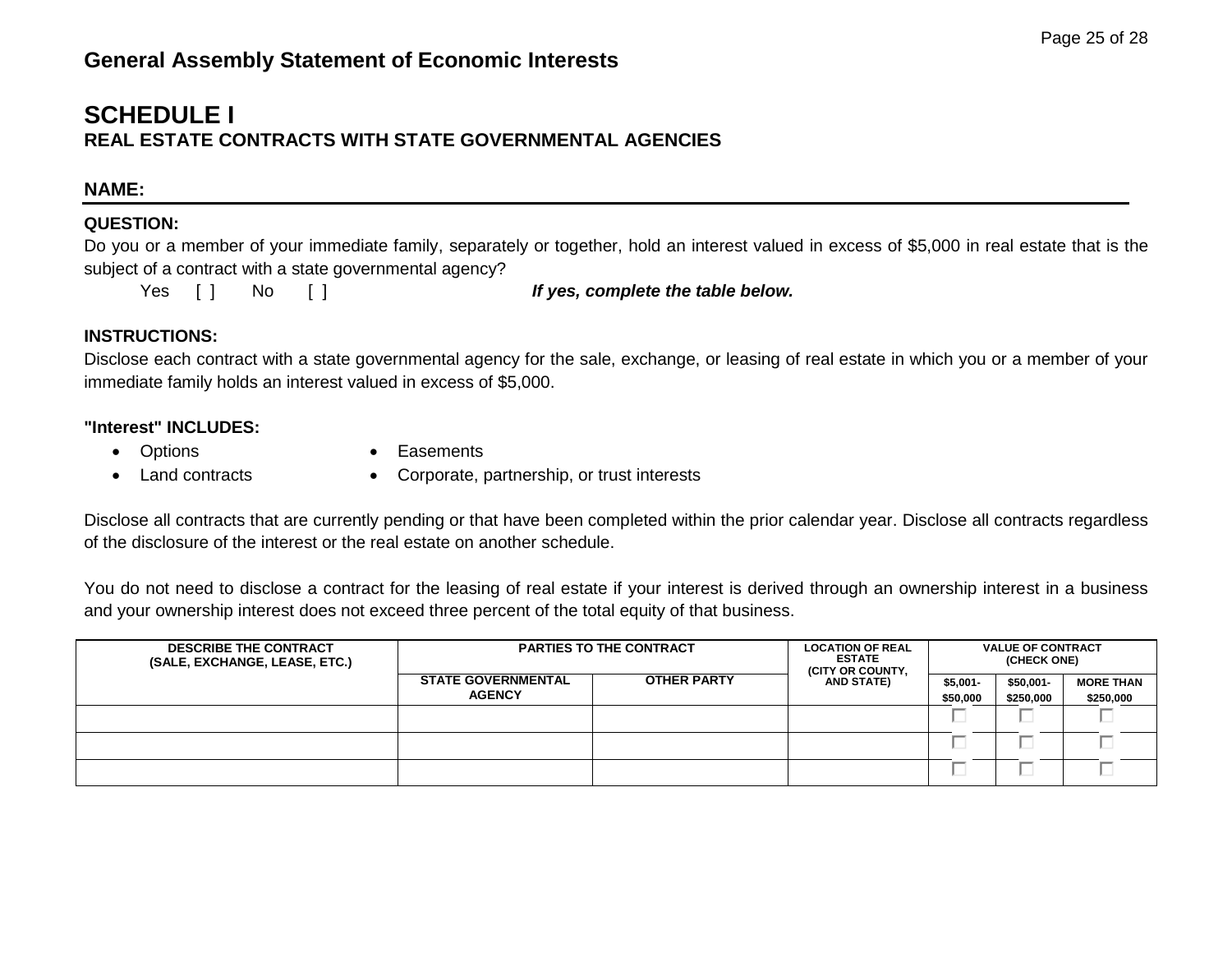## **SCHEDULE J LOBBYING AND LOBBYIST RELATIONSHIPS**

## **NAME:**

### **QUESTIONS:**

1. Have you or a member of your immediate family registered as a lobbyist with the Secretary of the Commonwealth during the prior calendar year?

Yes [ ] No [ ] *If yes, complete Table 1.* 

2. Did you or a member of your immediate family have a lobbyist relationship during the prior calendar year?

Yes [ ] No [ ] *If yes, complete Table 2.*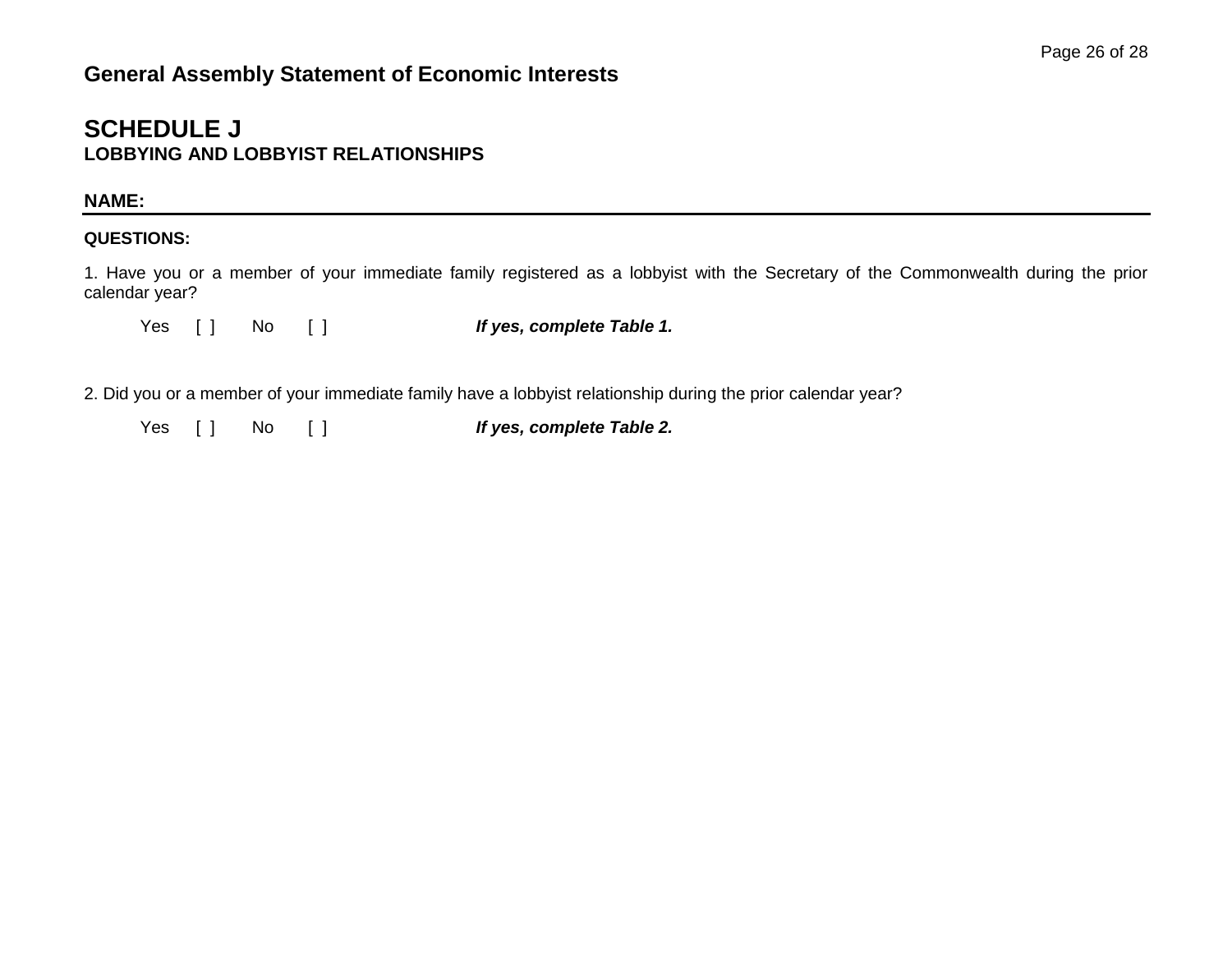## **SCHEDULE J LOBBYING AND LOBBYIST RELATIONSHIPS**

**NAME:** 

## **TABLE 1**

#### **INSTRUCTIONS:**

Disclose each individual or entity for whom you or a member of your immediate family were registered as a lobbyist with the Secretary of the Commonwealth during the prior calendar year.

| <b>NAME OF REGISTERED LOBBYIST</b> | <b>NAME OF PRINCIPAL</b> | <b>DATES OF</b><br><b>RELATIONSHIP</b> |
|------------------------------------|--------------------------|----------------------------------------|
|                                    |                          |                                        |
|                                    |                          |                                        |
|                                    |                          |                                        |
|                                    |                          |                                        |

### **TABLE 2**

#### **INSTRUCTIONS:**

Identify each person employed or engaged as a lobbyist by you or a member of your immediate family or by a business in which you or a member of your immediate family has an ownership interest that exceeds three percent of the total equity in the business. Only report a person if such person was registered as a lobbyist with the Secretary of the Commonwealth during the prior calendar year.

| <b>NAME OF REGISTERED LOBBYIST</b> | <b>NAME OF PRINCIPAL</b> | <b>DATES OF</b><br><b>RELATIONSHIP</b> |
|------------------------------------|--------------------------|----------------------------------------|
|                                    |                          |                                        |
|                                    |                          |                                        |
|                                    |                          |                                        |
|                                    |                          |                                        |